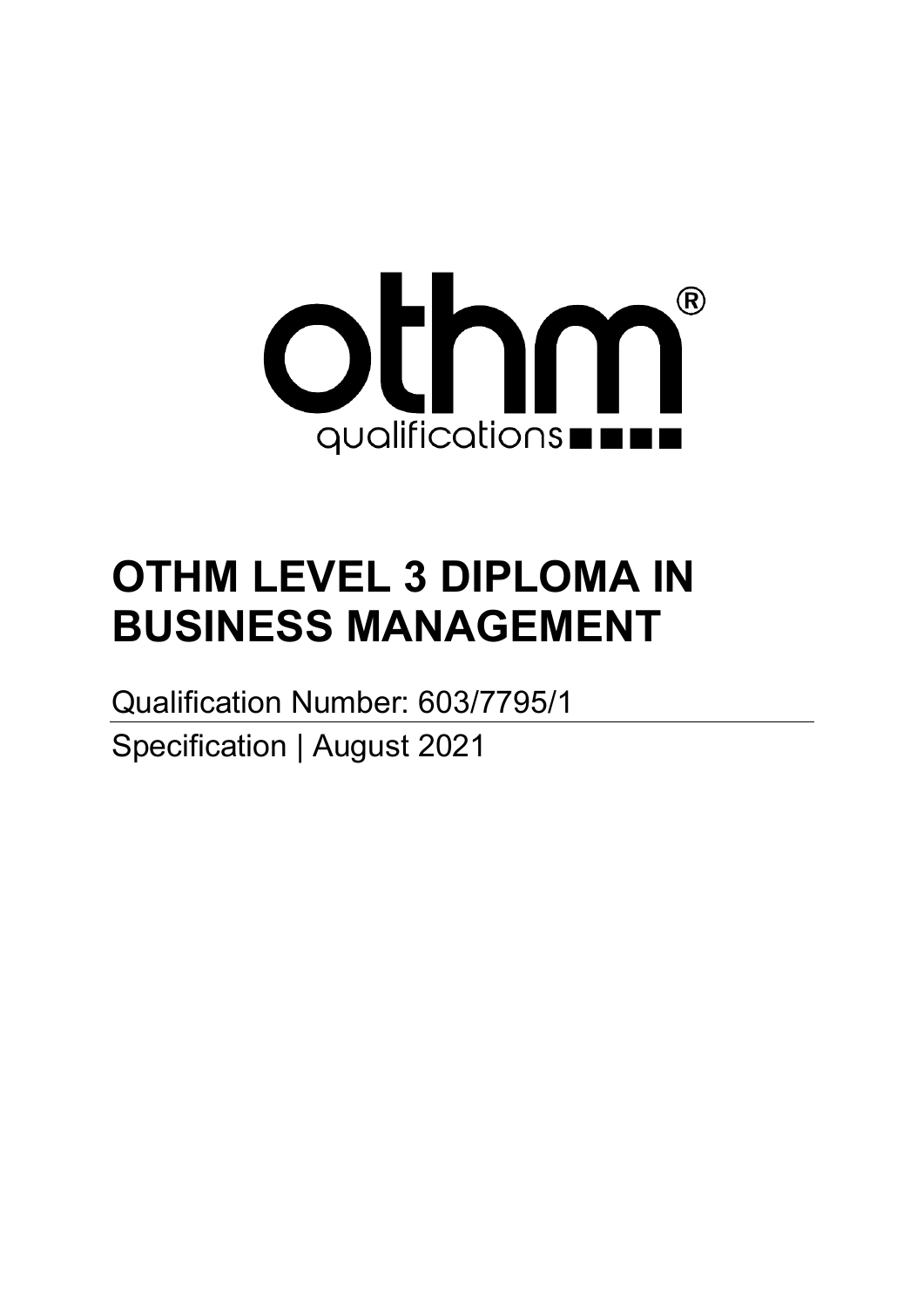## **TABLE OF CONTENTS**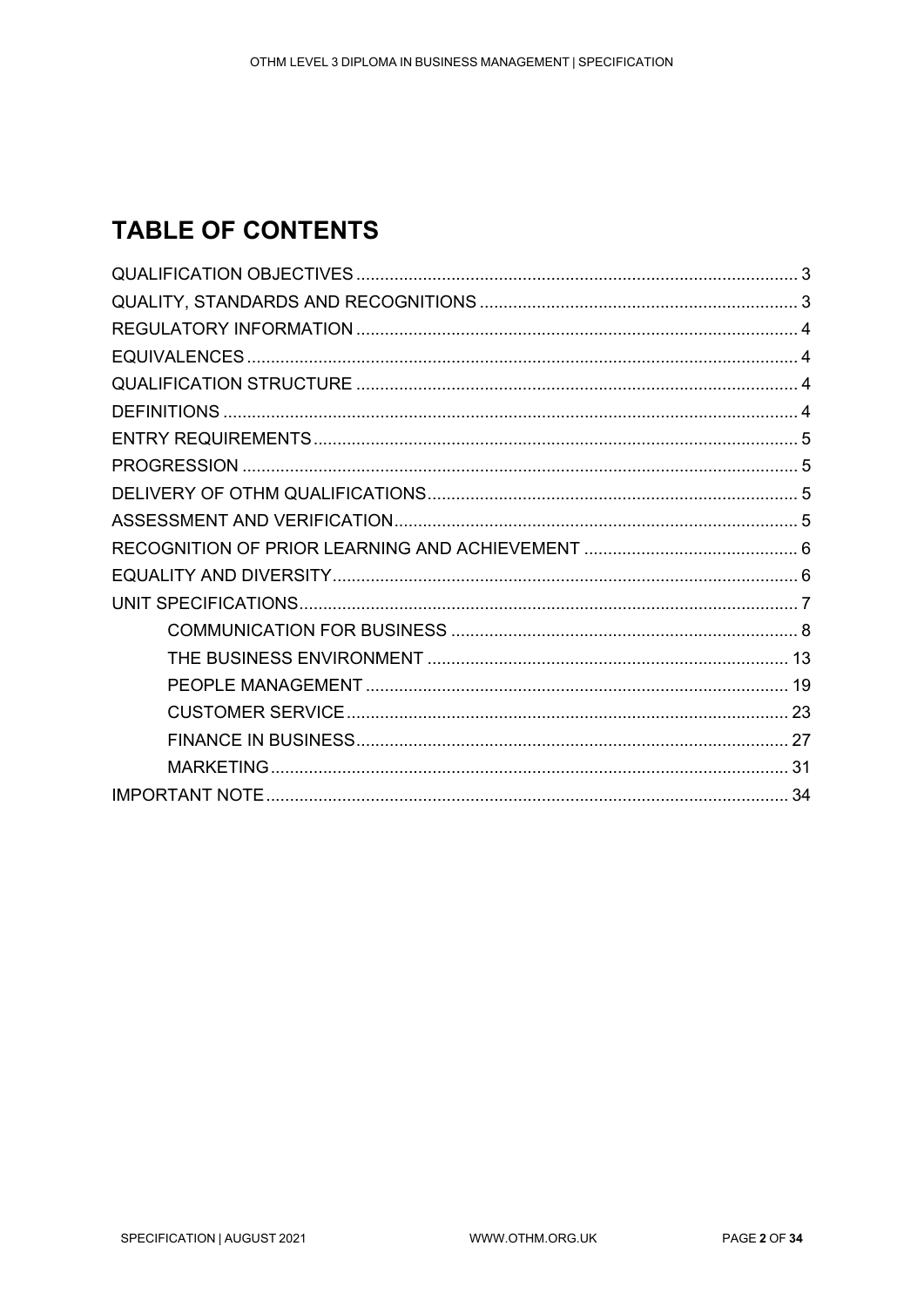## <span id="page-2-0"></span>**QUALIFICATION OBJECTIVES**

The objective of the OTHM Level 3 Diploma in Business Management qualification is to provide learners with an in-depth understanding of the operations and structure of businesses.

The qualification will provide learners with the underpinning knowledge, understanding and skills associated with business activities. It will prompt research, investigation and review of aspects of business which include Business Communication, The Business Environment, People Management, Customer Service, Finance and Marketing.

After completing OTHM Level 3 Diploma in Business Management a learner should be able to demonstrate and/or work with:

Knowledge and Understanding

- An appreciation of the body of knowledge that constitutes a discipline of business.
- A range of knowledge, facts, theories, ideas, properties, materials, terminology, practices and techniques about, and associated with, business , its functions and its context.
- Apply knowledge, skills and understanding using some of the basic, routine practices, techniques to address set situations and/or problems related to the business management of organisations.
- Relating field of business, functions of business, industries, sector to a range of practical and/or commonplace applications.

Generic Skills

- Obtain, organise and use factual, theoretical and/or hypothetical information in drawing conclusions and suggest solutions to business organisations.
- Use a wide range of skills, such as ICT, basic analysis of range of numerical and graphical data and effective written and oral communication.
- Take responsibility for carrying out a range of activities where the overall goal is clear, under non-directive supervision.
- Exercise some supervisory responsibility, work in teams, evaluate the work of others and make use of limited resources efficiently.

Successful completion of this qualification will support learners progressing to university, and to provide learners with the requisite skills and knowledge to enter the world of work in their chosen sector.

## <span id="page-2-1"></span>**QUALITY, STANDARDS AND RECOGNITIONS**

OTHM Qualifications are approved and regulated by Ofqual (Office of Qualifications and Examinations Regulation). Visit the Register of [Regulated Qualifications.](http://register.ofqual.gov.uk/)

OTHM has progression arrangements with several UK universities that acknowledges the ability of learners after studying relevant Level 3-7 qualifications to be considered for advanced entry into corresponding degree year/top up and Master's/top-up programmes.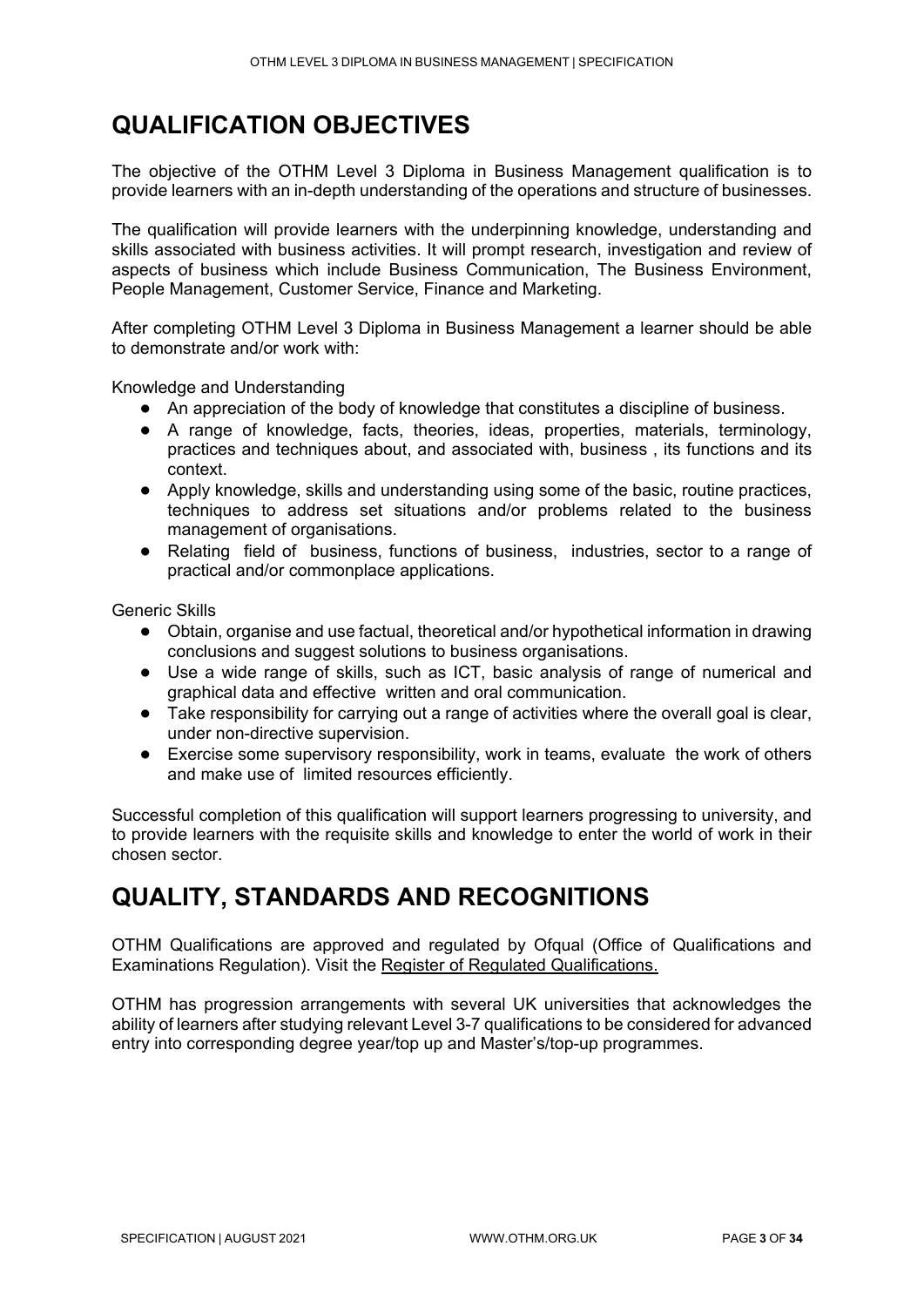## <span id="page-3-0"></span>**REGULATORY INFORMATION**

| <b>Qualification Title</b>            | OTHM Level 3 Diploma in Business Management |
|---------------------------------------|---------------------------------------------|
| <b>Ofqual Reference Number</b>        | 603/7795/1                                  |
| <b>Regulation Start Date</b>          | 16/08/2021                                  |
| <b>Operational Start Date</b>         | 16/08/2021                                  |
| Duration                              | 1 Year                                      |
| <b>Total Credit Value</b>             | 120 credits                                 |
| <b>Total Qualification Time (TQT)</b> | 1200 hours                                  |
| <b>Guided Learning Hours (GLH)</b>    | 480 hours                                   |
| Sector Subject Area (SSA)             | 15.3 Business Management                    |
| <b>Overall Grading Type</b>           | Pass / Fail                                 |
| <b>Assessment Methods</b>             | Coursework                                  |
| Language of Assessment                | English                                     |

## <span id="page-3-1"></span>**EQUIVALENCES**

OTHM qualifications at Level 3 represent practical knowledge, skills, capabilities and competences that are assessed in academic terms as being equivalent to GCE AS/A Levels.

## <span id="page-3-2"></span>**QUALIFICATION STRUCTURE**

The OTHM Level 3 Diploma in Business Management qualification consists of 6 mandatory units making a combined total of 120 credits, 1200 hours Total Qualification Time (TQT) and 480 Guided Learning Hours (GLH) for the completed qualification.

| Unit Ref. No. | <b>Mandatory Units</b>            | Credit | <b>GLH</b> | <b>TQT</b> |
|---------------|-----------------------------------|--------|------------|------------|
| F/618/8192    | <b>Communication for Business</b> | 20     | 80         | 200        |
| J/618/8193    | The Business Environment          | 20     | 80         | 200        |
| L/618/8194    | People Management                 | 20     | 80         | 200        |
| R/618/8195    | <b>Customer Service</b>           | 20     | 80         | 200        |
| Y/618/8196    | <b>Finance in Business</b>        | 20     | 80         | 200        |
| D/618/8197    | Marketing                         | 20     | 80         | 200        |

## <span id="page-3-3"></span>**DEFINITIONS**

**Total Qualification Time (TQT)** is the number of notional hours which represents an estimate of the total amount of time that could reasonably be expected to be required in order for a learner to achieve and demonstrate the achievement of the level of attainment necessary for the award of a qualification.

*Total Qualification Time is comprised of the following two elements –*

- *a) the number of hours which an awarding organisation has assigned to a qualification for Guided Learning, and*
- *b) an estimate of the number of hours a Learner will reasonably be likely to spend in preparation, study or any other form of participation in education or training, including assessment, which takes place as directed by – but, unlike Guided Learning, not under the Immediate Guidance or Supervision of – a lecturer, supervisor, tutor or other appropriate provider of education or training.*

*(Ofqual 15/5775 September 2015)*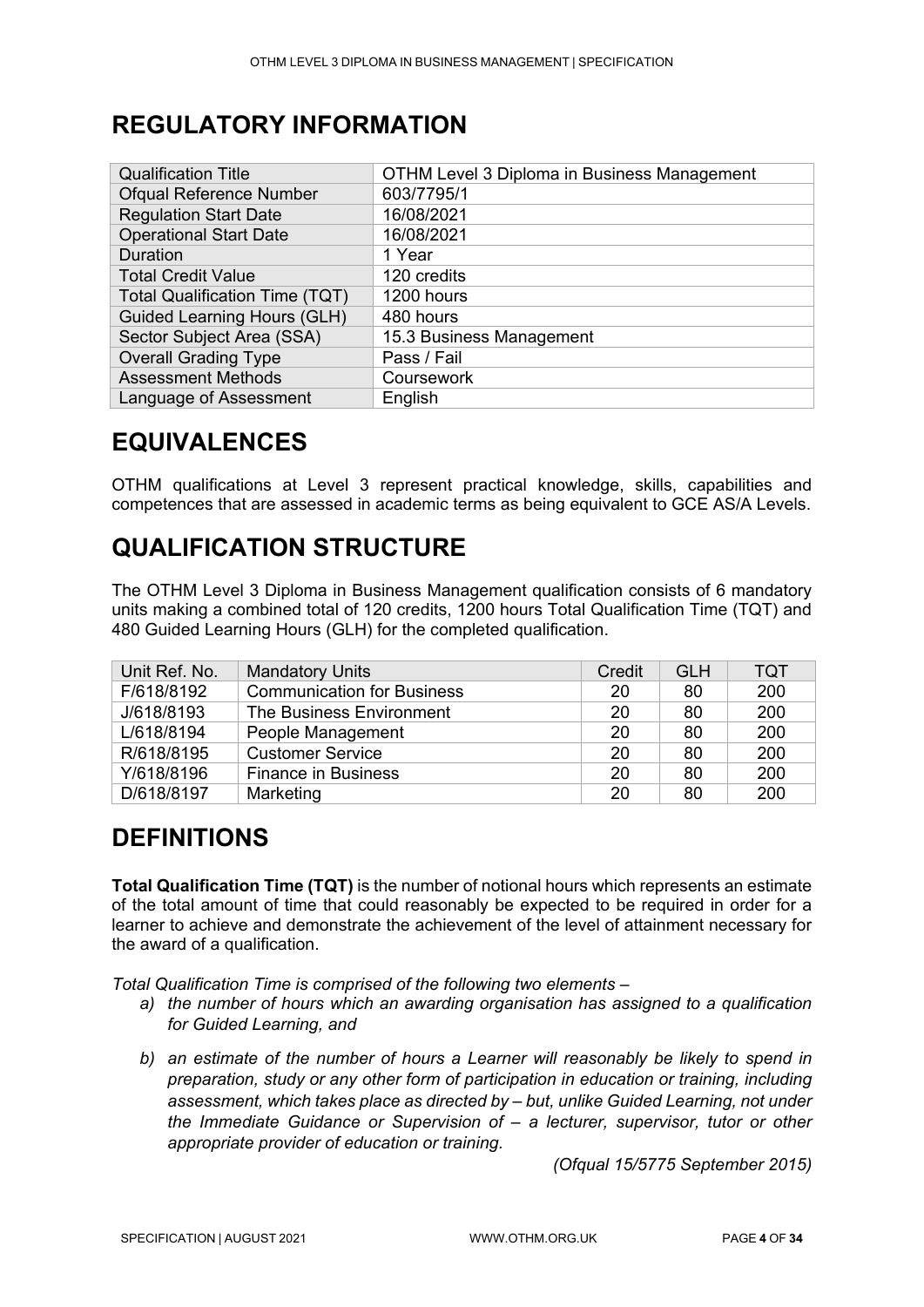**Guided Learning Hours (GLH)** are defined as the hours that a teacher, lecturer or other member of staff is available to provide immediate teaching support or supervision to a student working towards a qualification.

**Credit value** is defined as being the number of credits that may be awarded to a learner for the successful achievement of the learning outcomes of a unit. One credit is equal to 10 hours of TQT.

## <span id="page-4-0"></span>**ENTRY REQUIREMENTS**

The OTHM Level 3 Diploma in Business Management qualification can be offered to learners from age 16. OTHM does not specify entry requirements for these qualifications, but delivery centres are required to ensure that learners admitted to the programme have sufficient capability at the right level to undertake the learning and assessment.

OTHM Centre must ensure learners are recruited with integrity onto appropriate qualifications that will:

- meet their needs
- enable and facilitate learning and achievement
- enable progression

## <span id="page-4-1"></span>**PROGRESSION**

Successful completion of the OTHM Level 3 Diploma in Business Management qualification provides learners with the opportunity for workplace and academic progressions to a wide range of OTHM Level 4 diplomas. For more information visit [www.othm.org.uk.](http://www.othm.org.uk/)

As this qualification is approved and regulated by [Ofqual](https://www.gov.uk/government/organisations/ofqual) (Office of the Qualifications and Examinations Regulation), many universities acknowledge the ability of learners after studying the OTHM Level 3 Diploma in Business Management and may consider them for direct entry into a range of their Bachelor's degree programmes.

<span id="page-4-2"></span>For more information visit the [OTHM University Progressions](https://www.othm.org.uk/university-progression.html) page.

## **DELIVERY OF OTHM QUALIFICATIONS**

OTHM do not specify the mode of delivery for its qualifications, therefore OTHM Centres are free to deliver this qualification using any mode of delivery that meets the needs of their learners. However, OTHM Centres should consider the learners' complete learning experience when designing the delivery of programmes.

OTHM Centres must ensure that the chosen mode of delivery does not unlawfully or unfairly discriminate, whether directly or indirectly, and that equality of opportunity is promoted. Where it is reasonable and practicable to do so, it will take steps to address identified inequalities or barriers that may arise.

Guided Learning Hours (GLH) which are listed in each unit gives centres the number of hours of teacher-supervised or direct study time likely to be required to teach that unit.

## <span id="page-4-3"></span>**ASSESSMENT AND VERIFICATION**

All units within this qualification are internally assessed by the centre and externally verified by OTHM. The qualifications are Criteria referenced, based on the achievement of all the specified learning outcomes.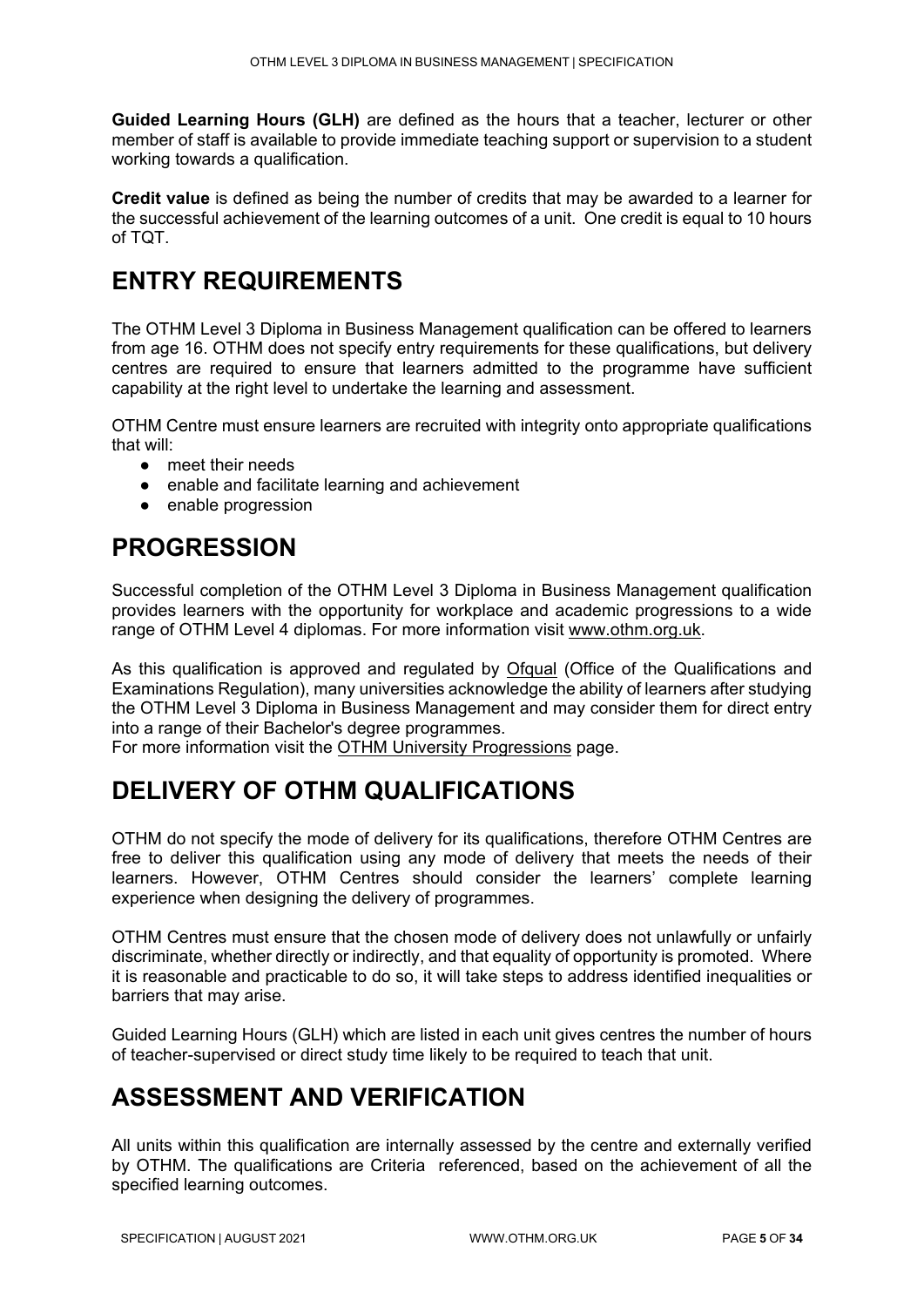To achieve a 'pass' for a unit, learners must provide evidence to demonstrate that they have fulfilled all the learning outcomes and meet the standards specified by all assessment criteria. Judgement that the learners have successfully fulfilled the assessment criteria is made by the assessor.

The assessor should provide an audit trail showing how the judgement of the learners' overall achievement has been arrived at.

Specific assessment guidance and relevant marking criteria for each unit are made available in the Assignment Brief document. These are made available to centres immediately after registration of one or more learners.

## <span id="page-5-0"></span>**RECOGNITION OF PRIOR LEARNING AND ACHIEVEMENT**

Recognition of Prior Learning (RPL) is a method of assessment that considers whether learners can demonstrate that they can meet the assessment requirements for a unit through knowledge, understanding or skills they already possess and do not need to develop through a course of learning.

RPL policies and procedures have been developed over time, which has led to the use of a number of terms to describe the process. Among the most common are:

- Accreditation of Prior Learning (APL)
- Accreditation of Prior Experiential Learning (APEL)
- Accreditation of Prior Achievement (APA)
- Accreditation of Prior Learning and Achievement (APLA)

All evidence must be evaluated with reference to the stipulated learning outcomes and assessment criteria against the respective unit(s). The assessor must be satisfied that the evidence produced by the learner meets the assessment standard established by the learning outcome and its related assessment criteria at that particular level.

Most often RPL will be used for units. It is not acceptable to claim for an entire qualification through RPL. Where evidence is assessed to be only sufficient to cover one or more learning outcomes, or to partly meet the need of a learning outcome, then additional assessment methods should be used to generate sufficient evidence to be able to award the learning outcome(s) for the whole unit. This may include a combination of units where applicable.

## <span id="page-5-1"></span>**EQUALITY AND DIVERSITY**

OTHM provides equality and diversity training to staff and consultants. This makes clear that staff and consultants must comply with the requirements of the Equality Act 2010, and all other related equality and diversity legislation, in relation to our qualifications.

We develop and revise our qualifications to avoid, where possible, any feature that might disadvantage learners because of their age, disability, gender, pregnancy or maternity, race, religion or belief, and sexual orientation.

If a specific qualification requires a feature that might disadvantage a particular group (e.g. a legal requirement regarding health and safety in the workplace), we will clarify this explicitly in the qualification specification.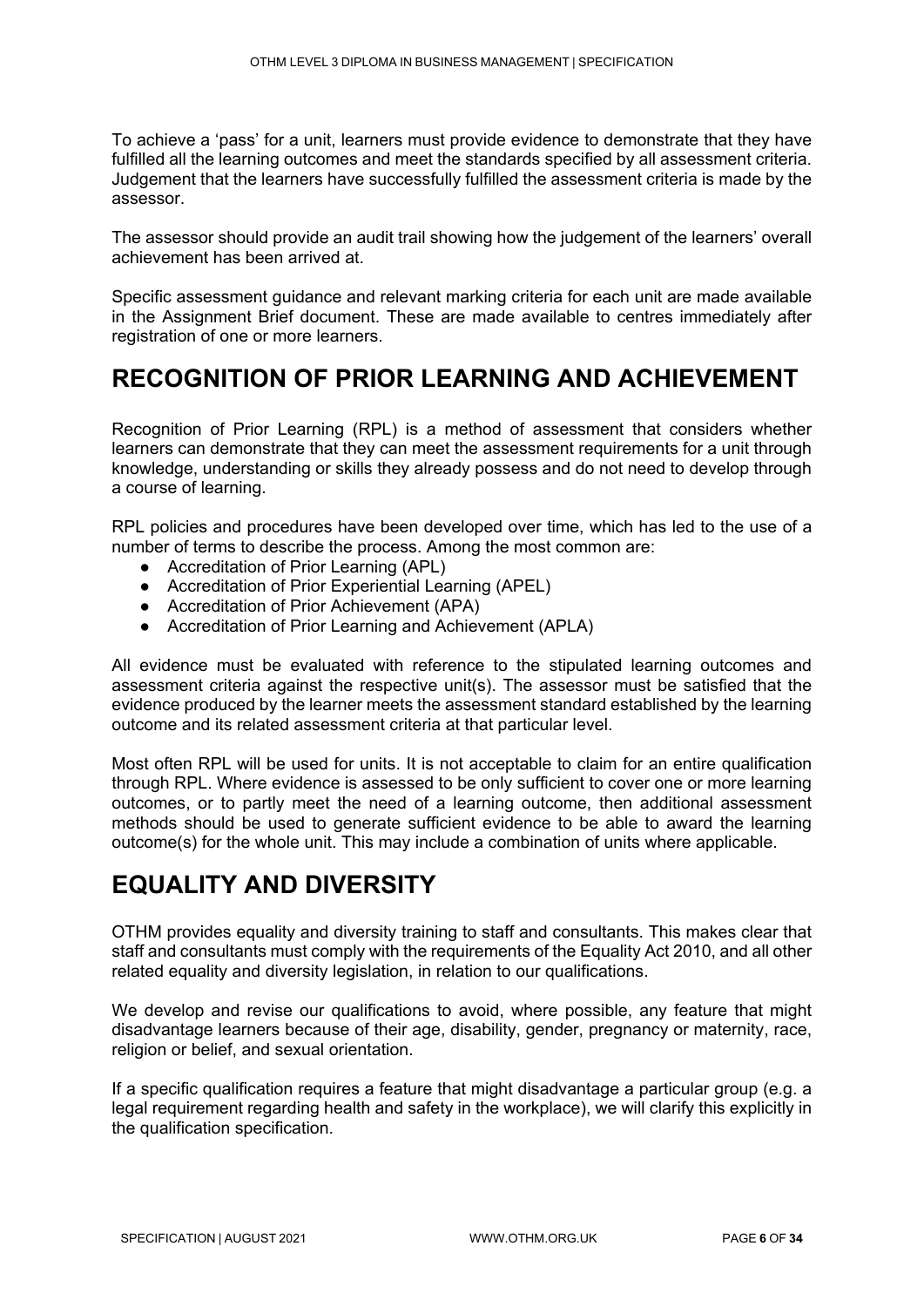# <span id="page-6-0"></span>**UNIT SPECIFICATIONS**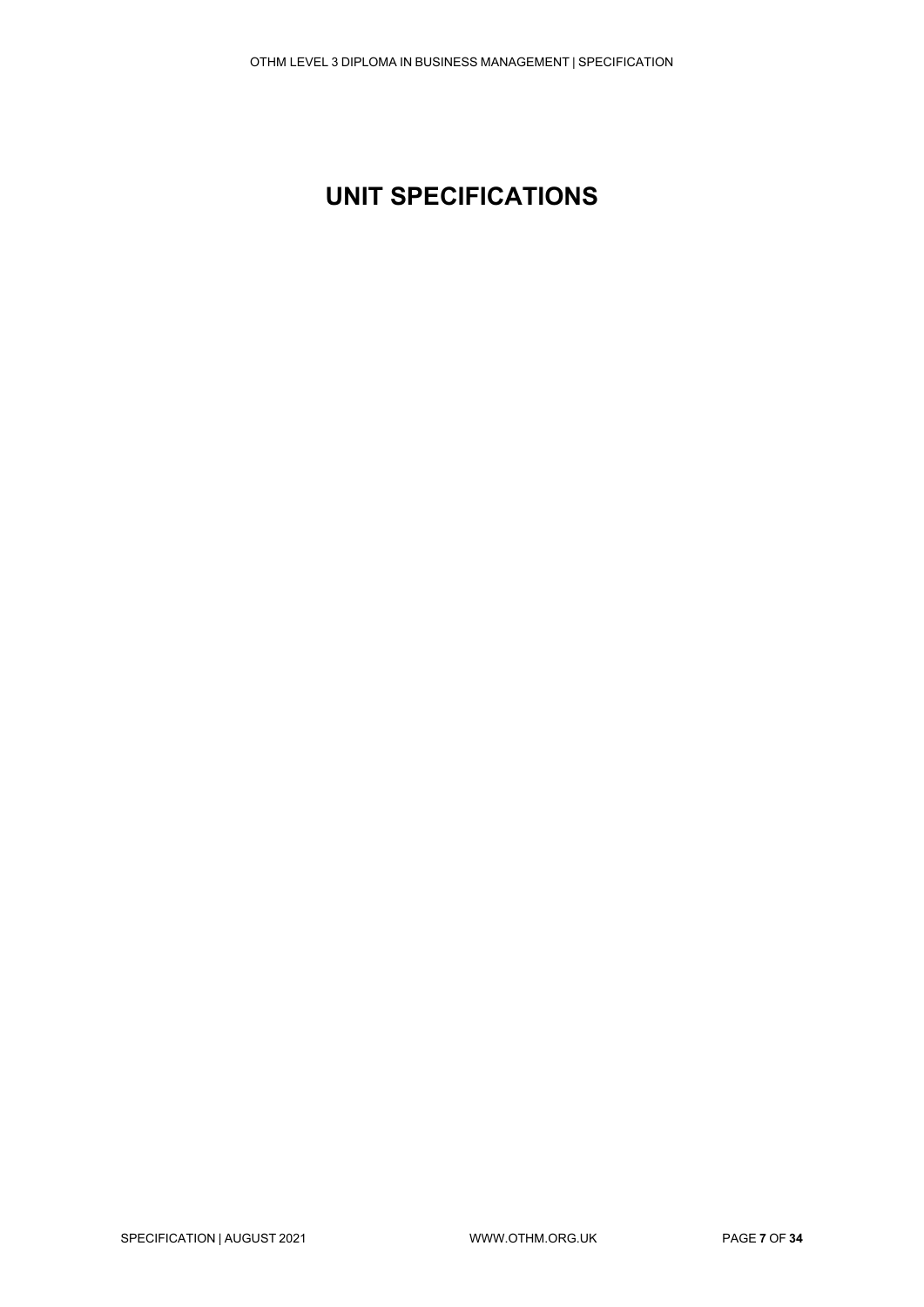## **Communication for Business**

| Unit Reference Number                 | F/618/8192                        |
|---------------------------------------|-----------------------------------|
| Unit Title                            | <b>Communication for Business</b> |
| <b>Unit Level</b>                     |                                   |
| <b>Number of Credits</b>              | 20                                |
| <b>Total Qualification Time (TQT)</b> | 200 Hours                         |
| <b>Guided Learning Hours (GLH)</b>    | 80 Hours                          |
| Mandatory / Optional                  | Mandatory                         |
| Sector Subject Area (SSA)             | 15.3 Business Management          |
| Unit Grading Type                     | Pass/Fail                         |

#### **Unit Aims**

The aim of this unit is to provide learners with the fundamental and important skills required to communicate in a business environment. Learners will develop an awareness of different forms of communication – non-verbal, verbal, written and IT. This will enable learners to effectively communicate different messages by selecting the most efficient form of communication based on the situation and the message to be sent.

<span id="page-7-0"></span>

| Learning Outcome -<br>The learner will:               | Assessment Criteria -<br>The learner can:                                                                                                                                                | <b>Indicative Content</b>                                                                                                                                                                                                                               |
|-------------------------------------------------------|------------------------------------------------------------------------------------------------------------------------------------------------------------------------------------------|---------------------------------------------------------------------------------------------------------------------------------------------------------------------------------------------------------------------------------------------------------|
| 1. Know about communication in a<br>business context. | 1.1 State the basic components of communication.<br>1.2 State barriers to communication in a business<br>context.<br>1.3 Explain how to overcome barriers to effective<br>communication. | Basic components are;<br>$\bullet$ sender<br>message<br>$\bullet$<br>medium<br>$\bullet$<br>$\bullet$ receiver<br>$\bullet$ feedback<br>Barriers include;<br>Language<br>$\bullet$<br>• Use of jargon<br>• Physical environment<br>Culture<br>$\bullet$ |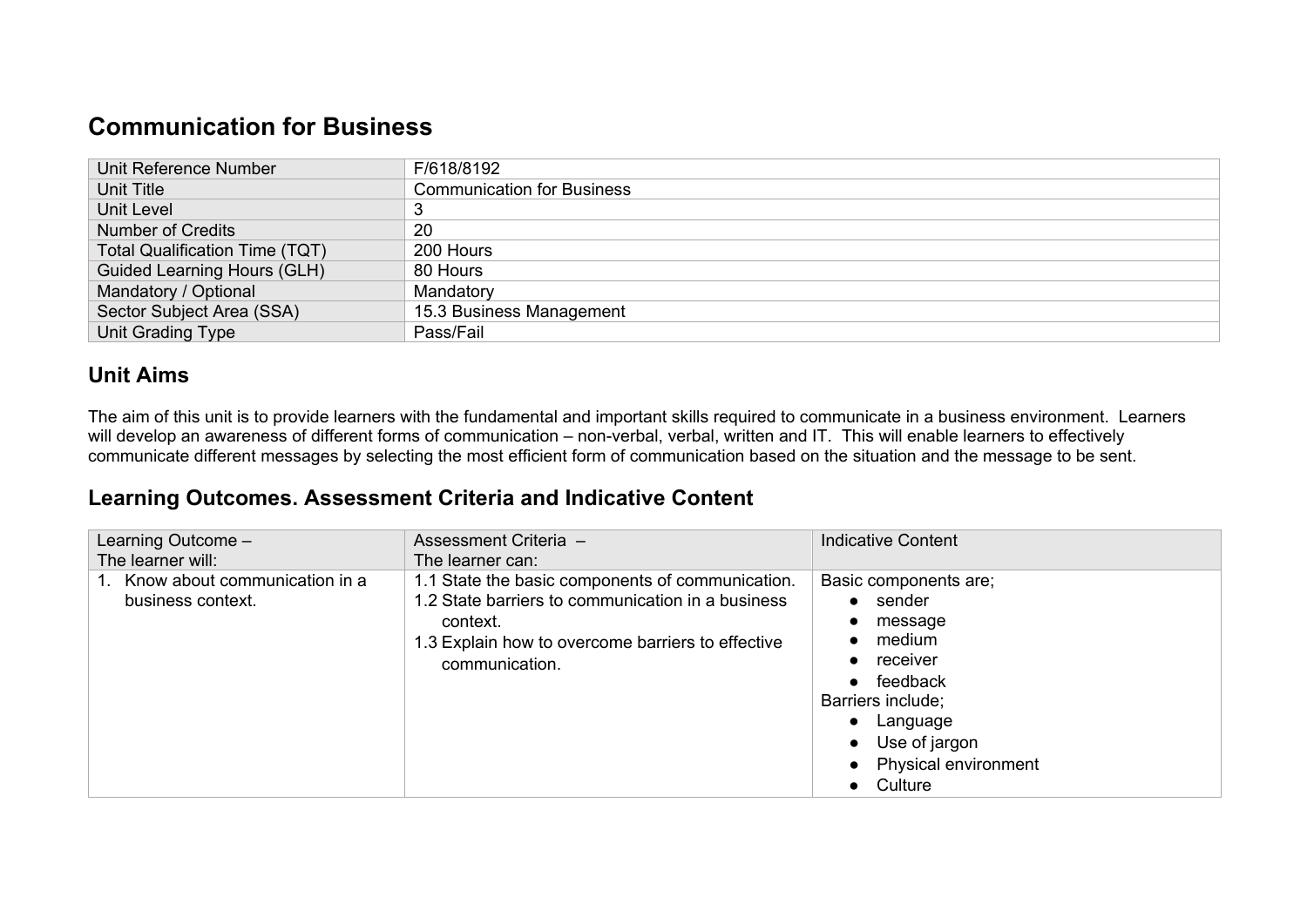|                                                                           |                                                                                                                                                                                                                                                                                                     | Choice of medium<br>$\bullet$                                                                                                                                                                                                                                                                                                                                                                                                                                                                                                                                                                                                      |
|---------------------------------------------------------------------------|-----------------------------------------------------------------------------------------------------------------------------------------------------------------------------------------------------------------------------------------------------------------------------------------------------|------------------------------------------------------------------------------------------------------------------------------------------------------------------------------------------------------------------------------------------------------------------------------------------------------------------------------------------------------------------------------------------------------------------------------------------------------------------------------------------------------------------------------------------------------------------------------------------------------------------------------------|
|                                                                           |                                                                                                                                                                                                                                                                                                     | Techniques to overcome barriers include;<br>Understand the recipient/audience<br>$\bullet$<br>Think before sending<br>Avoid emotion<br>Listen attentively<br>Obtain feedback                                                                                                                                                                                                                                                                                                                                                                                                                                                       |
| Be able to use verbal and non-<br>2 <sub>1</sub><br>verbal communication. | 2.1 State different aspects of verbal and non-<br>verbal communication in a business context.<br>2.2 Explain why verbal and non-verbal<br>communication is important in a business<br>context.<br>2.3 Explain how to use effective verbal and non-<br>verbal communication in different situations. | Verbal communication<br>Aspects include;<br>pitch<br>tone<br>words<br>language<br>etiquette<br>$\bullet$<br>Important reasons include;<br>can express oneself more clearly<br>$\bullet$<br>communicate quickly<br>can avoid ambiguity/misunderstandings<br>spoken words can be more powerful than<br>$\bullet$<br>written ones<br>• speaking is a vital life-skill<br>Situations include;<br>one to one meetings<br>group discussions<br>$\bullet$<br>presentations<br>$\bullet$<br>online meetings<br>$\bullet$<br>Non-verbal communication<br>Aspects include;<br>body language<br>eye contact<br>appearance<br>hygiene<br>dress |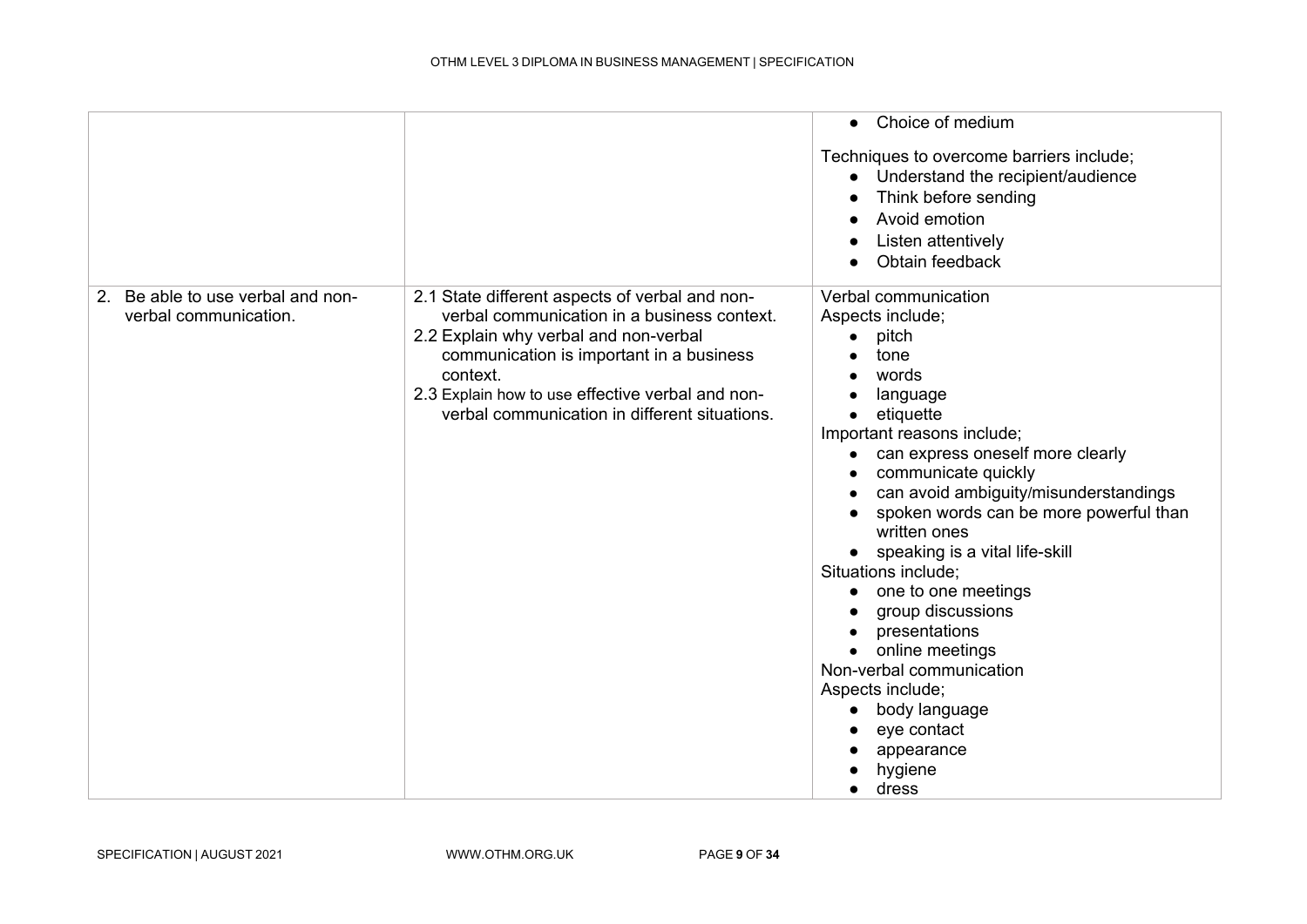|                                                |                                                                                                                                                                                                                                             | Important reasons include;<br>indicates emotion (e.g. happiness, anger<br>$\bullet$<br>and anxiety)<br>supports face to face interactions<br>helps to build relationships<br>reinforces verbal messages<br>Situations include;<br>one to one meetings<br>$\bullet$<br>group discussions<br>presentations<br>online meetings<br>$\bullet$                                                                                                                                                                                                                                   |
|------------------------------------------------|---------------------------------------------------------------------------------------------------------------------------------------------------------------------------------------------------------------------------------------------|----------------------------------------------------------------------------------------------------------------------------------------------------------------------------------------------------------------------------------------------------------------------------------------------------------------------------------------------------------------------------------------------------------------------------------------------------------------------------------------------------------------------------------------------------------------------------|
| Be able to use written<br>3.<br>communication. | 3.1 State different types of written communication<br>used in a business.<br>3.2 Explain why written communication is important<br>in a business context.<br>3.3 Demonstrate effective written communication<br>for different requirements. | Types include;<br>email<br>$\bullet$<br>letter<br>report<br>essay<br>spreadsheets<br>policies<br>$\bullet$<br>procedures<br>business plan<br>Important reasons include;<br>provides a record of the<br>$\bullet$<br>message/decision/actions<br>provide greater clarity to a large audience<br>the receiver(s) have more time to take in the<br>information<br>• can reduce the need for questions<br>Requirements include;<br>one to many communication<br>reports to a board of directors<br>producing accounts<br>showing a system<br>marketing literature<br>$\bullet$ |

SPECIFICATION | AUGUST 2021 WWW.OTHM.ORG.UK PAGE 10 OF 34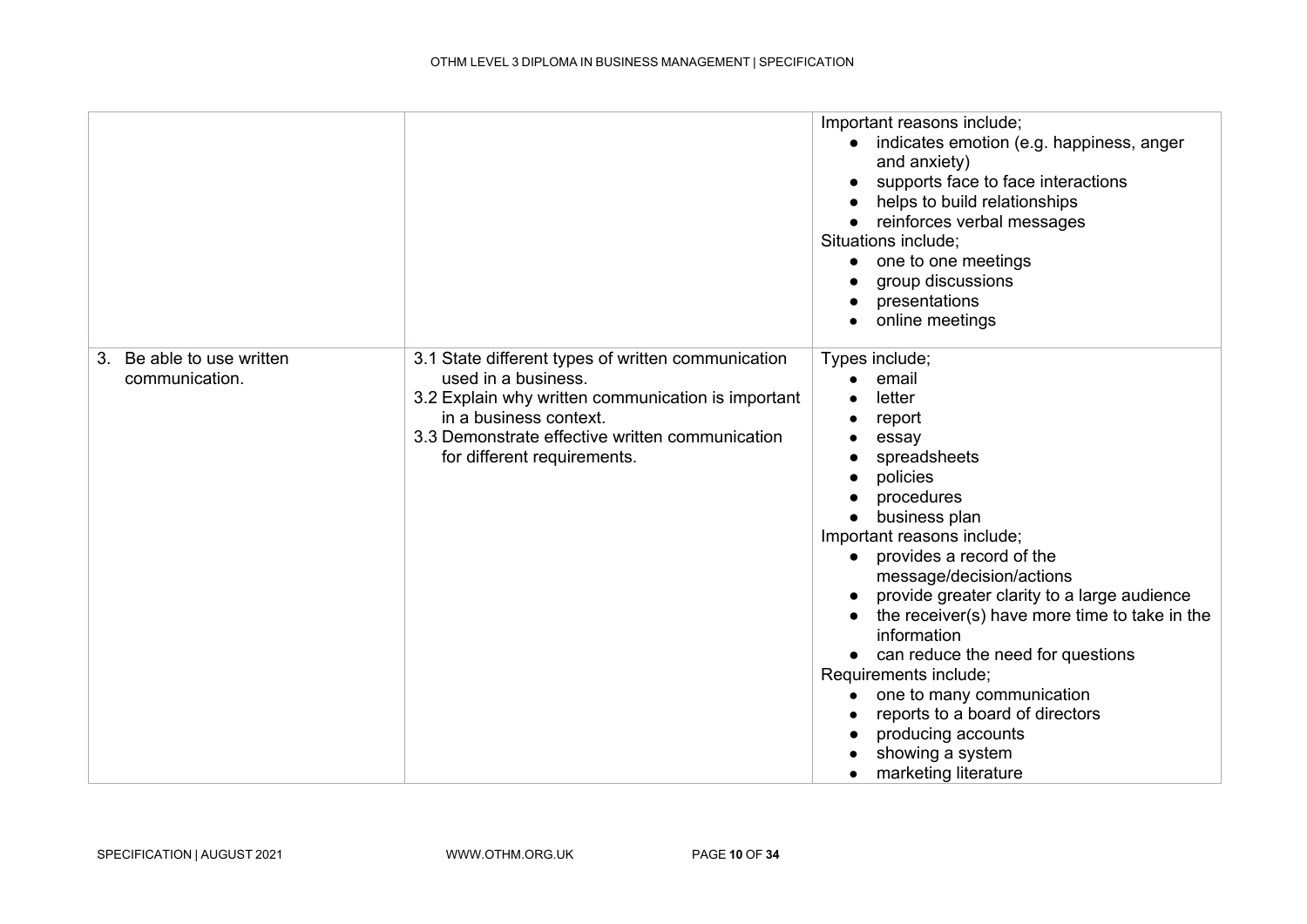| 4. Be able to use IT communication. | 4.1 State different aspects of IT communication<br>used in a business.<br>4.2 Explain why IT communication is important in a<br>business context.<br>4.3 Demonstrate effective use of IT to<br>communicate in different situations. | Aspects include;<br>internet<br>email<br>blogs<br>$\bullet$<br>vlogs<br>social media<br>$\bullet$<br>software packages (e.g. excel. PowerPoint,<br>word)<br>Important reasons include;<br>essential business tools<br>$\bullet$<br>access vast amount of information<br>share information with a global audience<br>makes business admin effective and<br>efficient<br>Situations include;<br>finding information<br>$\bullet$<br>collating information<br>using it as a tool to produce and share<br>information<br>presenting information in different formats<br>$\bullet$ |
|-------------------------------------|-------------------------------------------------------------------------------------------------------------------------------------------------------------------------------------------------------------------------------------|-------------------------------------------------------------------------------------------------------------------------------------------------------------------------------------------------------------------------------------------------------------------------------------------------------------------------------------------------------------------------------------------------------------------------------------------------------------------------------------------------------------------------------------------------------------------------------|

To achieve a 'pass' for this unit, learners must provide evidence to demonstrate that they have fulfilled all the learning outcomes and meet the standards specified by all assessment criteria.

| Learning Outcomes to be met | Assessment criteria to be covered |                                    | Type of assessment   Word count (approx. length) |
|-----------------------------|-----------------------------------|------------------------------------|--------------------------------------------------|
| 1 to 4                      | All AC under LO1 to LO4           | Portfolio of evidence   3000 words |                                                  |

- Jovin, E. (2019) *Writing for Business*, Nicholas Brealy Publishing, London ISBN 978-1-529-30354-4
- Newman, A. (2017) *Business Communication; in person, in print, online*, Nelson Education Ltd, Boston ISBN 978-1-305-50064-8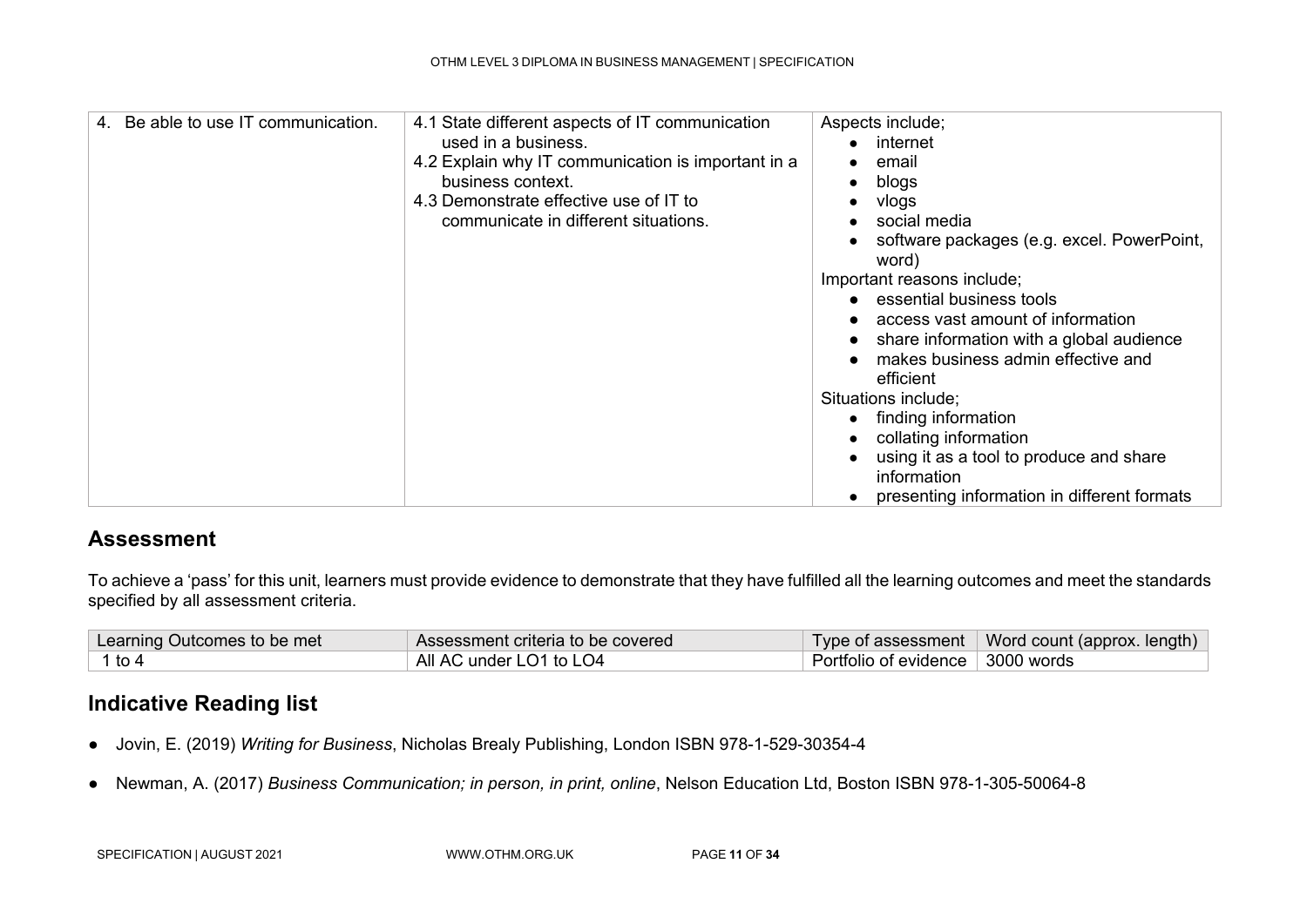- Prince, E.S. (2017) *Practical Business Communication*, Red Globe Press, London ISBN 978-1-137-60605-1
- Schofield, J. and Osborn, A. (2011) *Business Speaking*, Harper Collins, London ISBN 978-0-00-742323-1
- Journal of Business Communication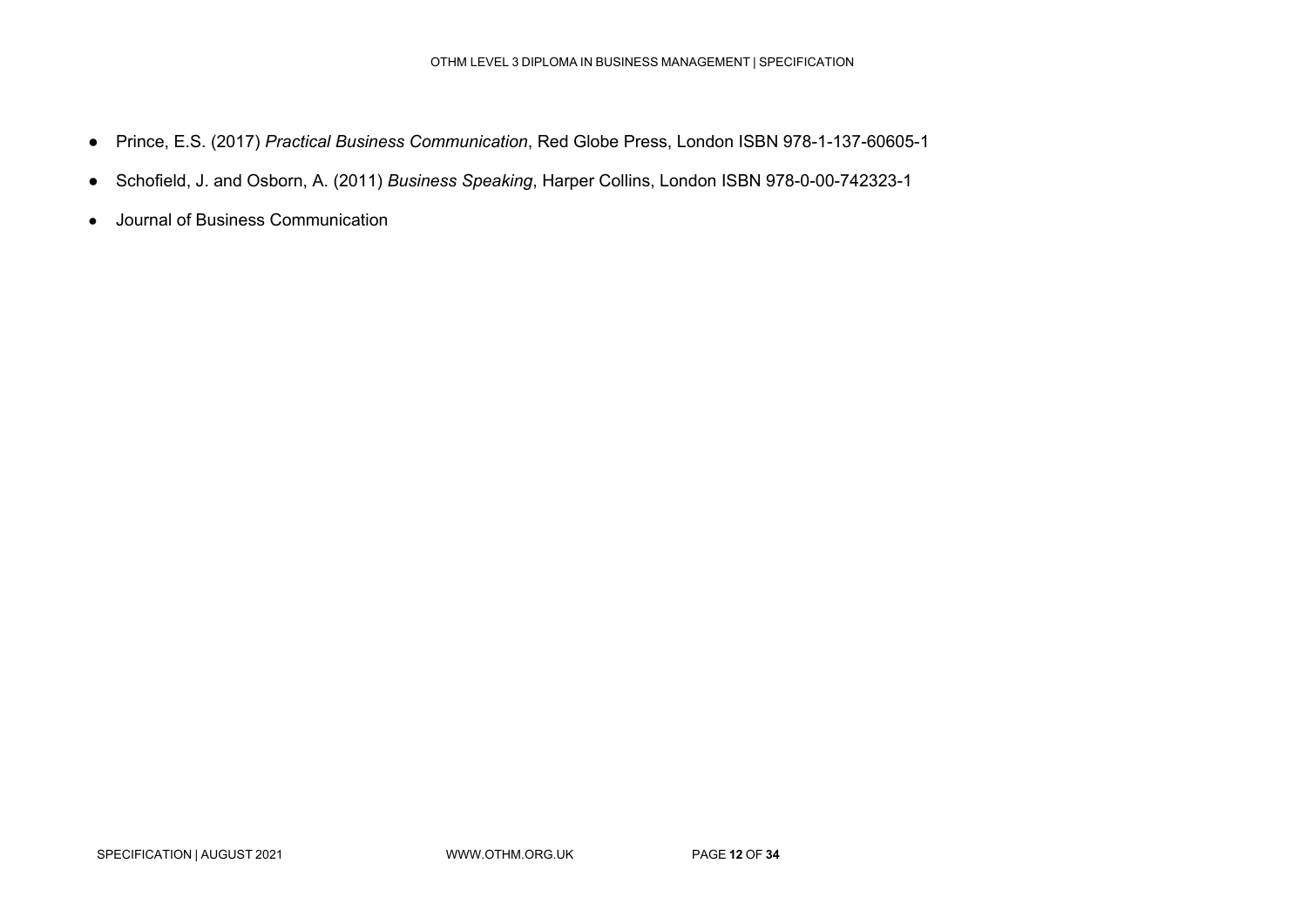## **The Business Environment**

| Unit Reference Number                 | J/618/8193               |
|---------------------------------------|--------------------------|
| Unit Title                            | The Business Environment |
| Unit Level                            | 3                        |
| Number of Credits                     | 20                       |
| <b>Total Qualification Time (TQT)</b> | 200 Hours                |
| <b>Guided Learning Hours (GLH)</b>    | 80 Hours                 |
| Mandatory / Optional                  | Mandatory                |
| Sector Subject Area (SSA)             | 15.3 Business Management |
| Unit Grading Type                     | Pass/Fail                |

#### **Unit Aims**

The aim of this unit is to provide learners with an understanding of the concept of a business environment. Learners will develop an awareness of different types of business sectors and forms as well as different business functions. Additionally, learners will be able to gain an understanding of the internal and external environments of a business, where micro and macro-economic factors have a significant influence on business activity. This will enable learners to effectively assess a business' internal and external environments.

<span id="page-12-0"></span>

| Learning Outcome -<br>The learner will:                                       | Assessment Criteria -<br>The learner can:                                                                                                             | Indicative content                                                                                                                                                                                                                                         |
|-------------------------------------------------------------------------------|-------------------------------------------------------------------------------------------------------------------------------------------------------|------------------------------------------------------------------------------------------------------------------------------------------------------------------------------------------------------------------------------------------------------------|
| Understand different types of<br>business and the sectors they<br>operate in. | 1.1 Explain different types of business activity.<br>1.2 Explain different business sectors.<br>1.3 Compare different forms of business<br>ownership. | Types of activity are;<br>primary<br>$\bullet$<br>secondary<br>$\bullet$<br>$\bullet$ tertiary<br>Business sectors are;<br>private<br>$\bullet$<br>public<br>$\bullet$<br>third<br>$\bullet$<br>Forms of business include;<br>• sole trader<br>partnership |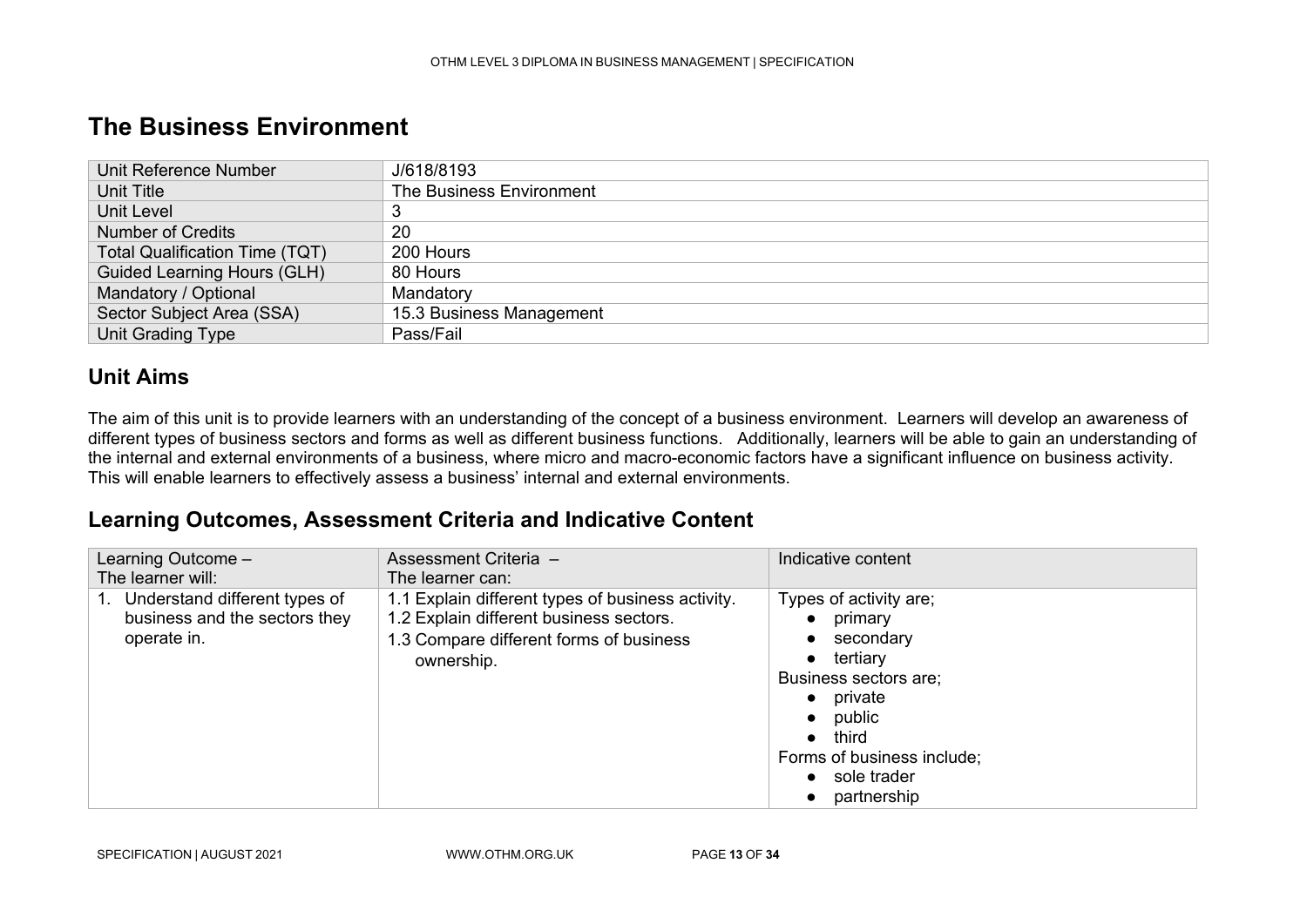|                                                                         |                                                                                                                                                                                                                                                                                              | private limited company                                                                                                                                                                                                                                                                                                                                                                                                                                                                                                                                                                                                                                                                                                                                       |
|-------------------------------------------------------------------------|----------------------------------------------------------------------------------------------------------------------------------------------------------------------------------------------------------------------------------------------------------------------------------------------|---------------------------------------------------------------------------------------------------------------------------------------------------------------------------------------------------------------------------------------------------------------------------------------------------------------------------------------------------------------------------------------------------------------------------------------------------------------------------------------------------------------------------------------------------------------------------------------------------------------------------------------------------------------------------------------------------------------------------------------------------------------|
|                                                                         |                                                                                                                                                                                                                                                                                              | public limited company                                                                                                                                                                                                                                                                                                                                                                                                                                                                                                                                                                                                                                                                                                                                        |
| Know about the functional areas<br>2.<br>of a business.                 | 2.1 State the functional areas of a business.<br>2.2 Describe the activities of a business'<br>functional areas.<br>2.3 Explain how different functional areas are<br>interrelated.                                                                                                          | Functional areas include;<br>human resources<br>finance<br>operations<br>marketing<br>customer service<br>procurement<br>Activities of functional areas include;<br>human resources – recruitment and selection<br>finance – budgeting and payroll<br>operations – manufacturing or providing a<br>service<br>marketing - advertisement and research<br>customer service – improving the customer<br>experience and problem solving<br>procurement – purchasing and supplier<br>selection<br>Interrelationships include;<br>operations require staff - human resources<br>$\bullet$<br>recruit<br>marketing wants to run a campaign – finance<br>provides a budget<br>customer service feeds back to operations<br>when complaints are received about quality |
| Understand the internal<br>3 <sub>1</sub><br>environment of a business. | 3.1 Explain different organisation structures.<br>3.2 Compare the advantages of different<br>organisation structures.<br>3.3 Compare the disadvantages of different<br>organisation structures.<br>3.4 Show how an organisation is structured.<br>3.5 Conduct a SWOT analysis on a business. | Structures include;<br>functional<br>divisional<br>flat<br>matrix<br>$\bullet$<br>Advantages include;<br>$\bullet$ functional – supports quick decision making                                                                                                                                                                                                                                                                                                                                                                                                                                                                                                                                                                                                |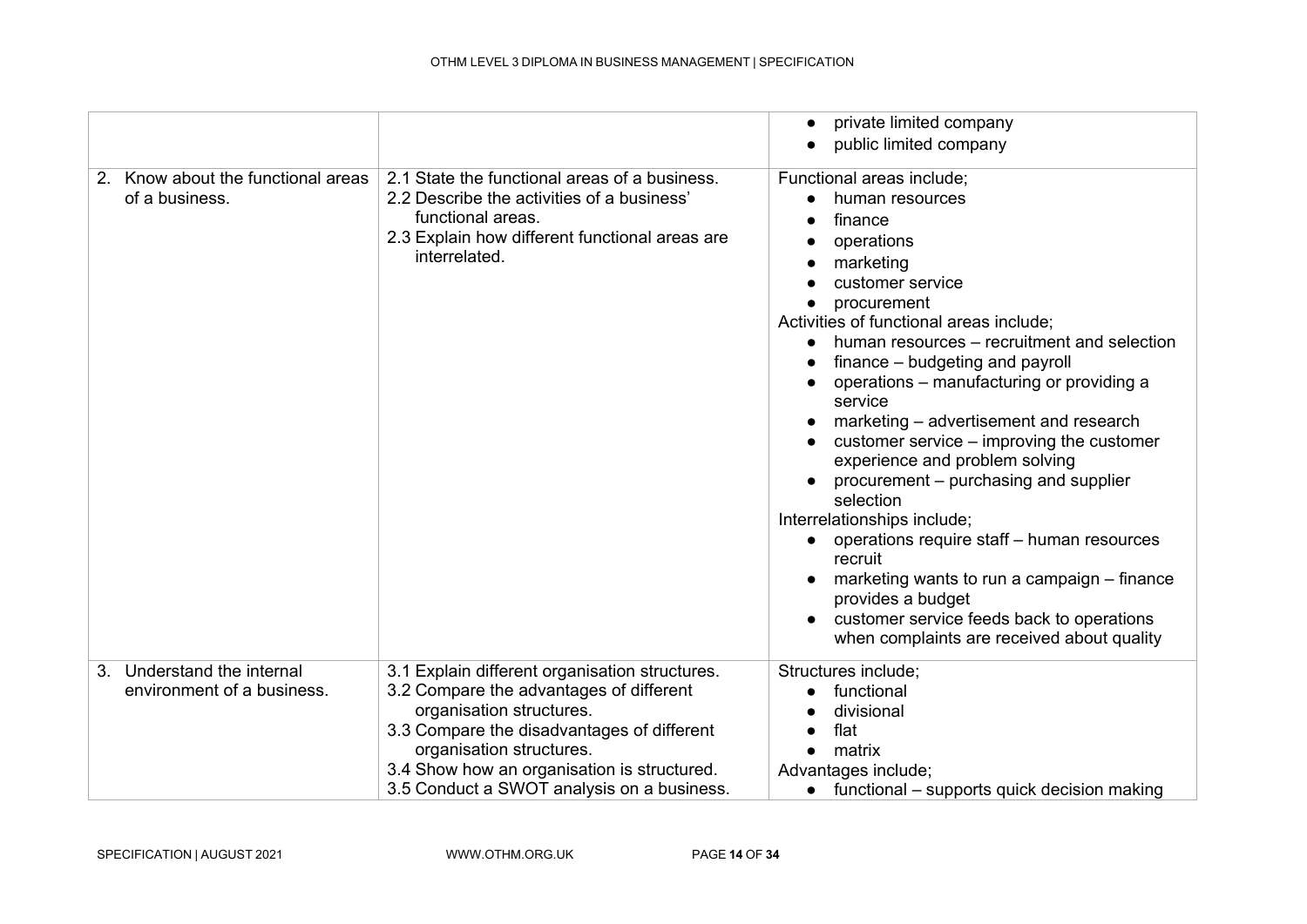|                                                          |                                                                                                                                                                                                                                                                | divisional - supports greater efficiency<br>flat - eliminate bureaucracy<br>matrix - team members are given more<br>autonomy<br>Disadvantages include;<br>functional – reduced interaction with other<br>areas of a business<br>divisional – there is often conflict between<br>divisional heads<br>• flat - this can encourage power struggles<br>Elements of SWOT are;<br>strengths<br>$\bullet$<br>weaknesses<br>opportunities<br>threats                                                                                                                                                                                  |
|----------------------------------------------------------|----------------------------------------------------------------------------------------------------------------------------------------------------------------------------------------------------------------------------------------------------------------|-------------------------------------------------------------------------------------------------------------------------------------------------------------------------------------------------------------------------------------------------------------------------------------------------------------------------------------------------------------------------------------------------------------------------------------------------------------------------------------------------------------------------------------------------------------------------------------------------------------------------------|
| 4. Understand the external<br>environment of a business. | 4.1 State the factors which form a business'<br>external environment.<br>4.2 Explain how these factors impact a business.<br>4.3 Explain how a business can respond to<br>changes in its external environment.<br>4.4 Conduct a PESTLE analysis on a business. | Factors include;<br>Political<br>Economic<br>Social<br>Technical<br>Legal<br>Environmental<br>How they can impact a business includes;<br>political - governments raise business taxation<br>increasing costs<br>economic - inflation increases which reduces<br>disposable income<br>social – attitudes to certain types of work<br>changes affecting recruitment<br>technological - automation can increase<br>efficiencies, technological innovations trends<br>and technological disruption.<br>legal - new legislation which can impact on<br>working hours can increase costs<br>environmental – business encouraged to |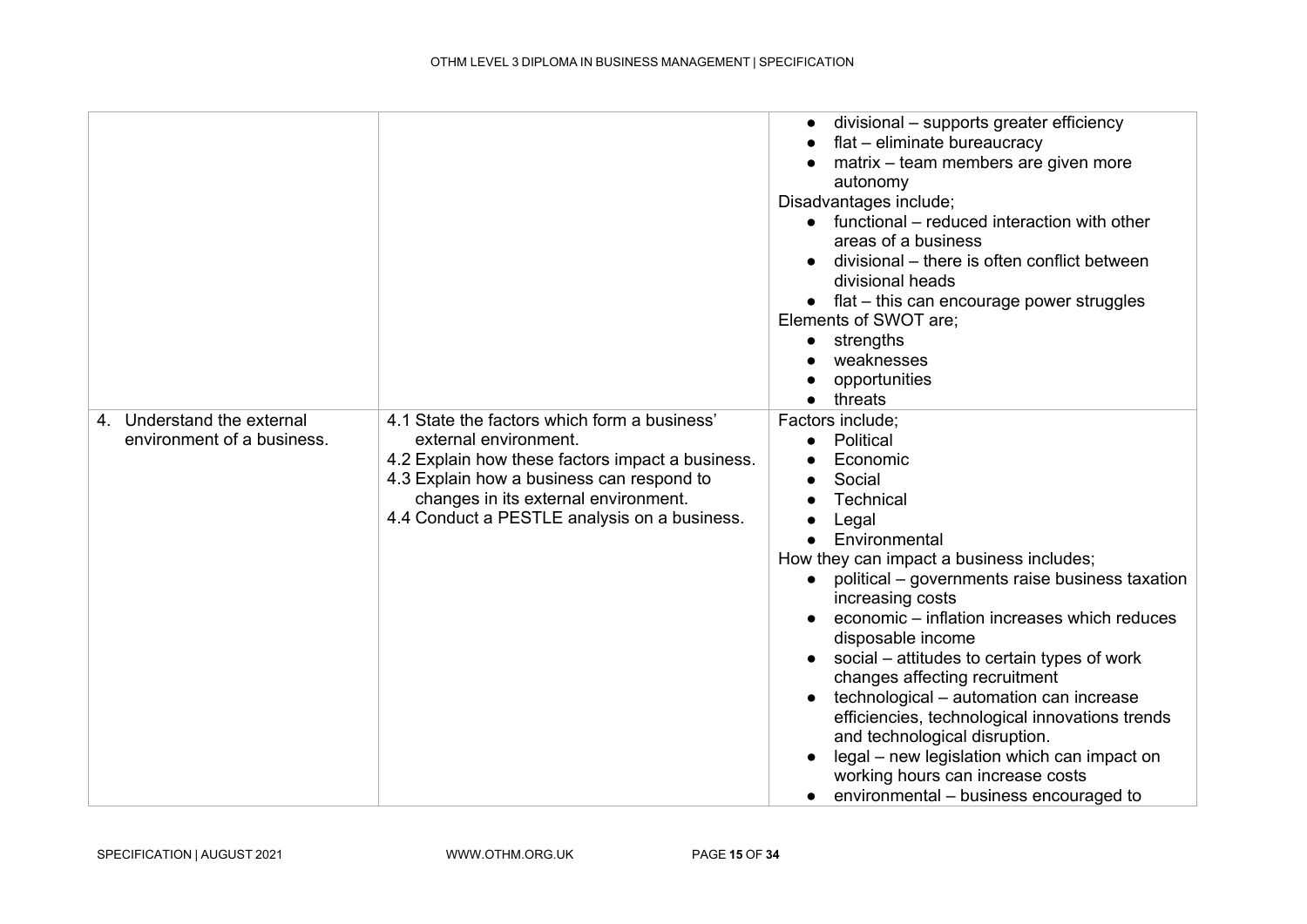| reduce carbon footprint which would be<br>viewed as a positive<br>Responses include;<br>being proactive not reactive<br>$\bullet$<br>seeing threats as opportunities<br>working with the workforce to deliver changes<br>innovate to improve efficiencies<br>$\bullet$<br>PESTLE Analysis: opportunities, threats and<br>challenges arising from the external environment<br>• Political ie government policy, political stability                                                                                                                                                                                                                                                                                                                                                                                                                                   |
|----------------------------------------------------------------------------------------------------------------------------------------------------------------------------------------------------------------------------------------------------------------------------------------------------------------------------------------------------------------------------------------------------------------------------------------------------------------------------------------------------------------------------------------------------------------------------------------------------------------------------------------------------------------------------------------------------------------------------------------------------------------------------------------------------------------------------------------------------------------------|
| or instability, corruption, foreign trade policy,<br>tax policy, labour law, environmental law and<br>trade restrictions<br>Economic ie economic growth, exchange<br>$\bullet$<br>rates, inflation rates, interest rates, disposable<br>income of consumers and unemployment<br>rates.<br>Social ie population trends such as the<br>$\bullet$<br>population growth rate, age distribution,<br>income distribution, career attitudes, safety<br>emphasis, health consciousness, lifestyle<br>attitudes and cultural barriers.<br>Technical ie technology incentives, the level of<br>innovation, automation, research and<br>development (R&D) activity, technological<br>change, technological awareness<br>Legal ie discrimination laws, antitrust laws,<br>employment laws, consumer protection laws,<br>copyright and patent laws, and health and<br>safety laws |
| Environmental ie Weather, Climate,<br>$\bullet$<br>Environmental policies, Climate change,<br>Natural disasters, Air and water pollution,<br>Recycling standards, Attitudes towards green<br>products, Support for renewable energy                                                                                                                                                                                                                                                                                                                                                                                                                                                                                                                                                                                                                                  |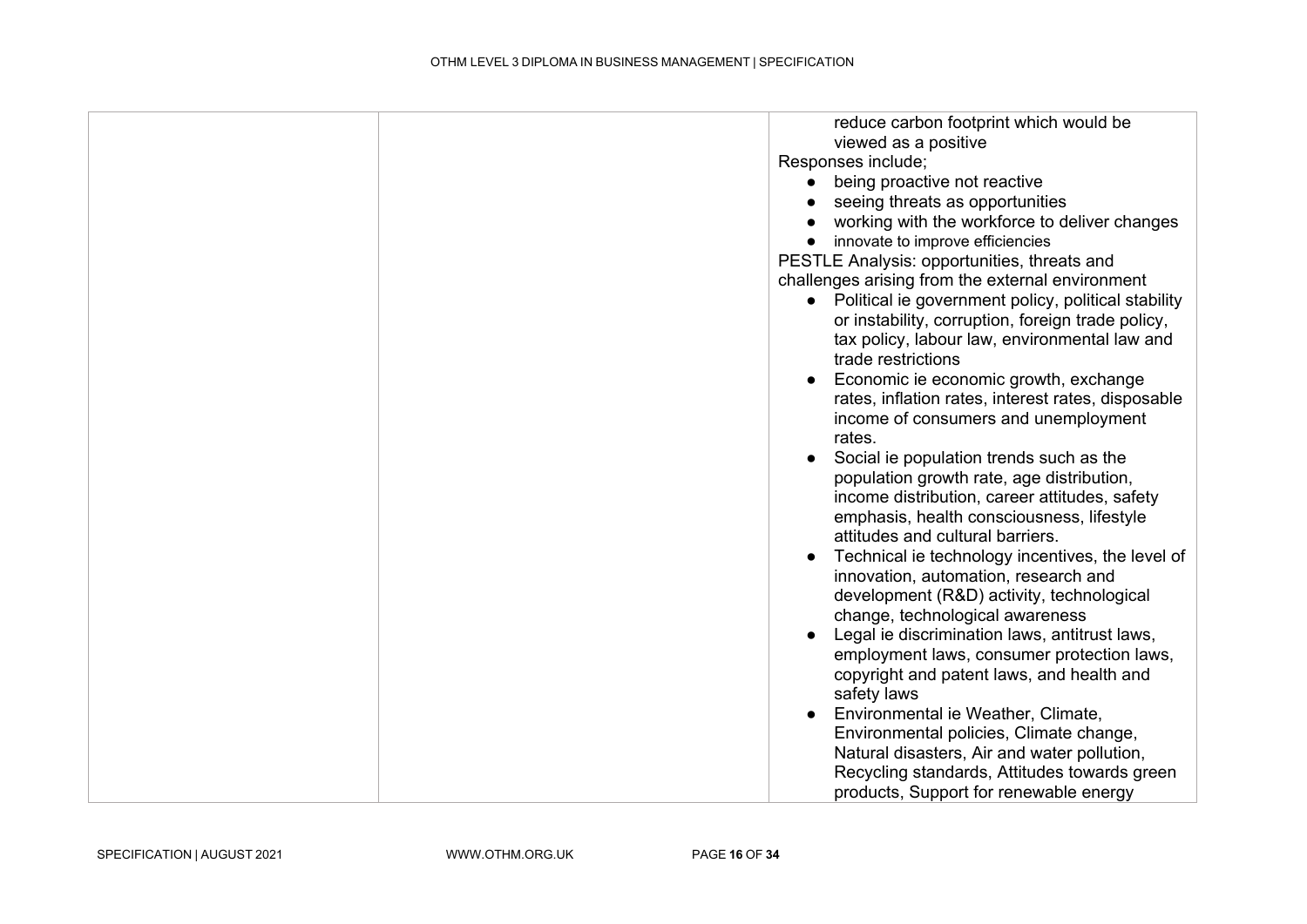| Know about a business'<br>5.<br>economic environment. | 5.1 Outline how different microeconomic factors<br>impact a business.<br>5.2 Outline how different macroeconomic factors<br>impact a business.<br>5.3 Explain why a national government<br>influences a business' economic<br>environment.<br>5.4 Explain how the international economy<br>influences a business' economic<br>environment. | Microeconomic factors include;<br>• buyer behaviour<br>determinants of demand<br>determinants of supply<br>market equilibrium<br>economies of scale<br>types and size of competition<br>Macroeconomic factors include;<br>economic growth<br>employment/unemployment rates<br>inflation<br>taxation<br>interest rates<br>Government reasons include;<br>• political doctrine<br>fiscal policy<br>monetary policy<br>• supply side policies<br>International influences include;<br>globalisation<br>$\bullet$<br>free trade agreements<br>transport infrastructure<br>organisations such as the IMF and WTO |
|-------------------------------------------------------|--------------------------------------------------------------------------------------------------------------------------------------------------------------------------------------------------------------------------------------------------------------------------------------------------------------------------------------------|-------------------------------------------------------------------------------------------------------------------------------------------------------------------------------------------------------------------------------------------------------------------------------------------------------------------------------------------------------------------------------------------------------------------------------------------------------------------------------------------------------------------------------------------------------------------------------------------------------------|
|-------------------------------------------------------|--------------------------------------------------------------------------------------------------------------------------------------------------------------------------------------------------------------------------------------------------------------------------------------------------------------------------------------------|-------------------------------------------------------------------------------------------------------------------------------------------------------------------------------------------------------------------------------------------------------------------------------------------------------------------------------------------------------------------------------------------------------------------------------------------------------------------------------------------------------------------------------------------------------------------------------------------------------------|

To achieve a 'pass' for this unit, learners must provide evidence to demonstrate that they have fulfilled all the learning outcomes and meet the standards specified by all assessment criteria.

| Learning Outcomes to be met | Assessment criteria to be covered | Type of assessment    | Word count (approx. length) |
|-----------------------------|-----------------------------------|-----------------------|-----------------------------|
| $^{\circ}$ All 1 to 5       | All AC under LO1 to LO5           | Portfolio of evidence | 3000 words                  |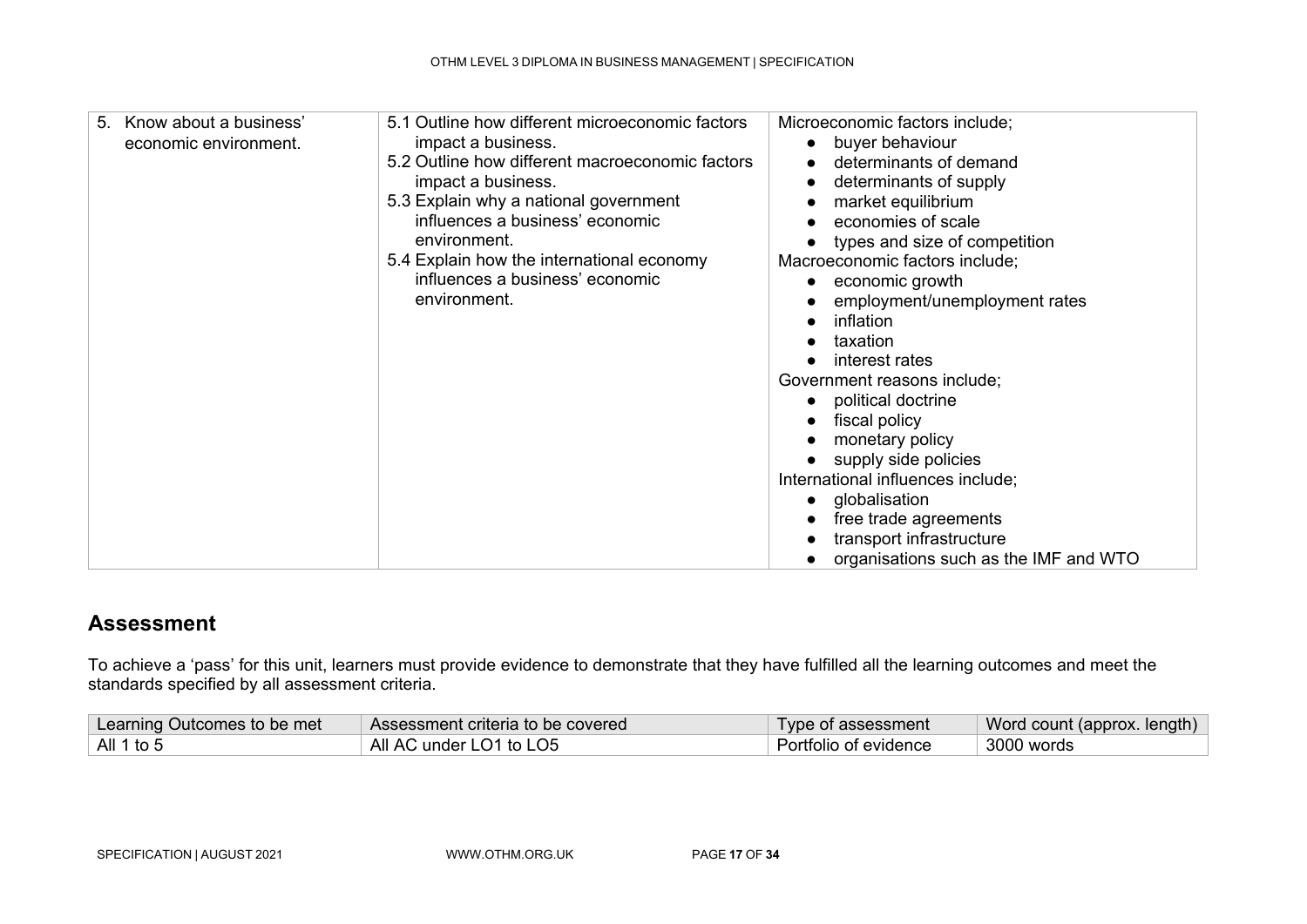- Nallathambi, J. I., (2021) *Business Environment*, JPS Scientific India ISBN 978-81-940316-8-0
- Needle, D. and Burns, J. (2019) *Business in Context* 7th edition, Cengage Learning Boston ISBN 978-1-4737-58391
- Sloman, J., Guest, J. and Garratt, D. (2018) *Economics* 10th edition, Pearson London ISBN 978-1-2921-87853
- The Economic Journal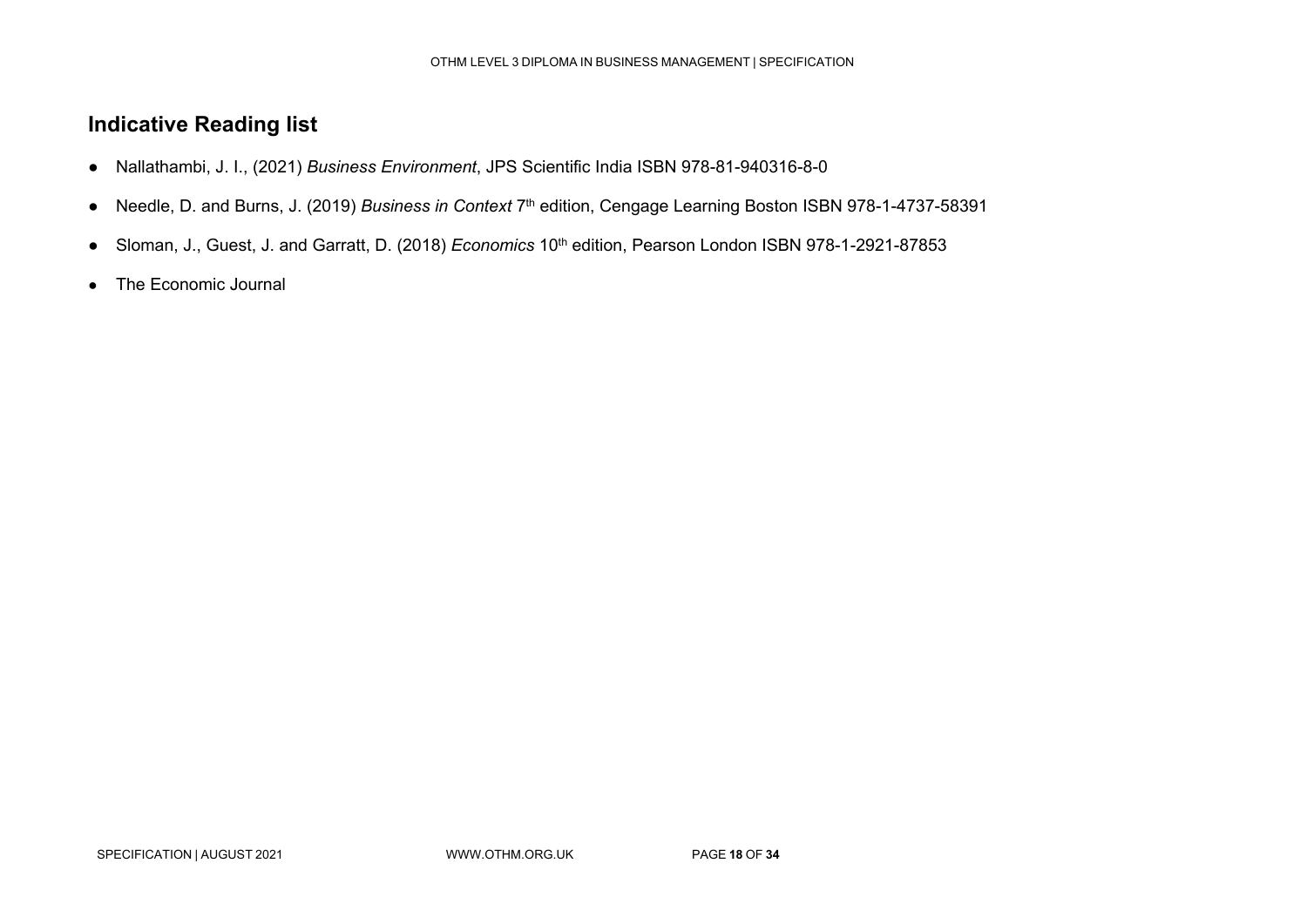## **People Management**

| Unit Reference Number                 | L/618/8194               |
|---------------------------------------|--------------------------|
| Unit Title                            | People Management        |
| Unit Level                            | 3                        |
| <b>Number of Credits</b>              | 20                       |
| <b>Total Qualification Time (TQT)</b> | 200 Hours                |
| <b>Guided Learning Hours (GLH)</b>    | 80 Hours                 |
| Mandatory / Optional                  | Mandatory                |
| Sector Subject Area (SSA)             | 15.3 Business Management |
| Unit Grading Type                     | Pass/Fail                |

## **Unit Aims**

The aim of this unit is to provide learners with the necessary knowledge and understanding to effectively lead and manage people in a business. Learners will develop an awareness of employee motivation, employee relations and performance management. This will help learners to understand what is required by leaders and managers to deliver and support effective employee engagement.

<span id="page-18-0"></span>

| Learning Outcome -<br>The learner will: | Assessment Criteria -<br>The learner can:                                                                                                                                                                                                                                                                                                                                                    | Indicative content                                                                                                                                                                                                                                                                                                                              |
|-----------------------------------------|----------------------------------------------------------------------------------------------------------------------------------------------------------------------------------------------------------------------------------------------------------------------------------------------------------------------------------------------------------------------------------------------|-------------------------------------------------------------------------------------------------------------------------------------------------------------------------------------------------------------------------------------------------------------------------------------------------------------------------------------------------|
| Understand employee<br>motivation.      | 1.1 Explain different motivational theories.<br>1.2 Describe ways in which employees can be<br>motivated.<br>1.3 Explain the benefits to a business of motivated<br>employees.<br>1.4 Suggest ways in which a business can<br>increase employee motivation.<br>1.5 Discuss how flexible working and working<br>from home can impact employees' motivations<br>and wellbeing and performance. | Theories include;<br>• Maslow's Hierarchy of Needs<br>• Herzberg's Two Factor Theory<br>• Vroom's Expectancy Theory<br>Ways include;<br>monetary rewards (performance related pay,<br>bonuses, benefits in kind)<br>non-monetary rewards (empowerment, job<br>rotation, flexible working)<br>Benefits include;<br>Increase loyalty<br>$\bullet$ |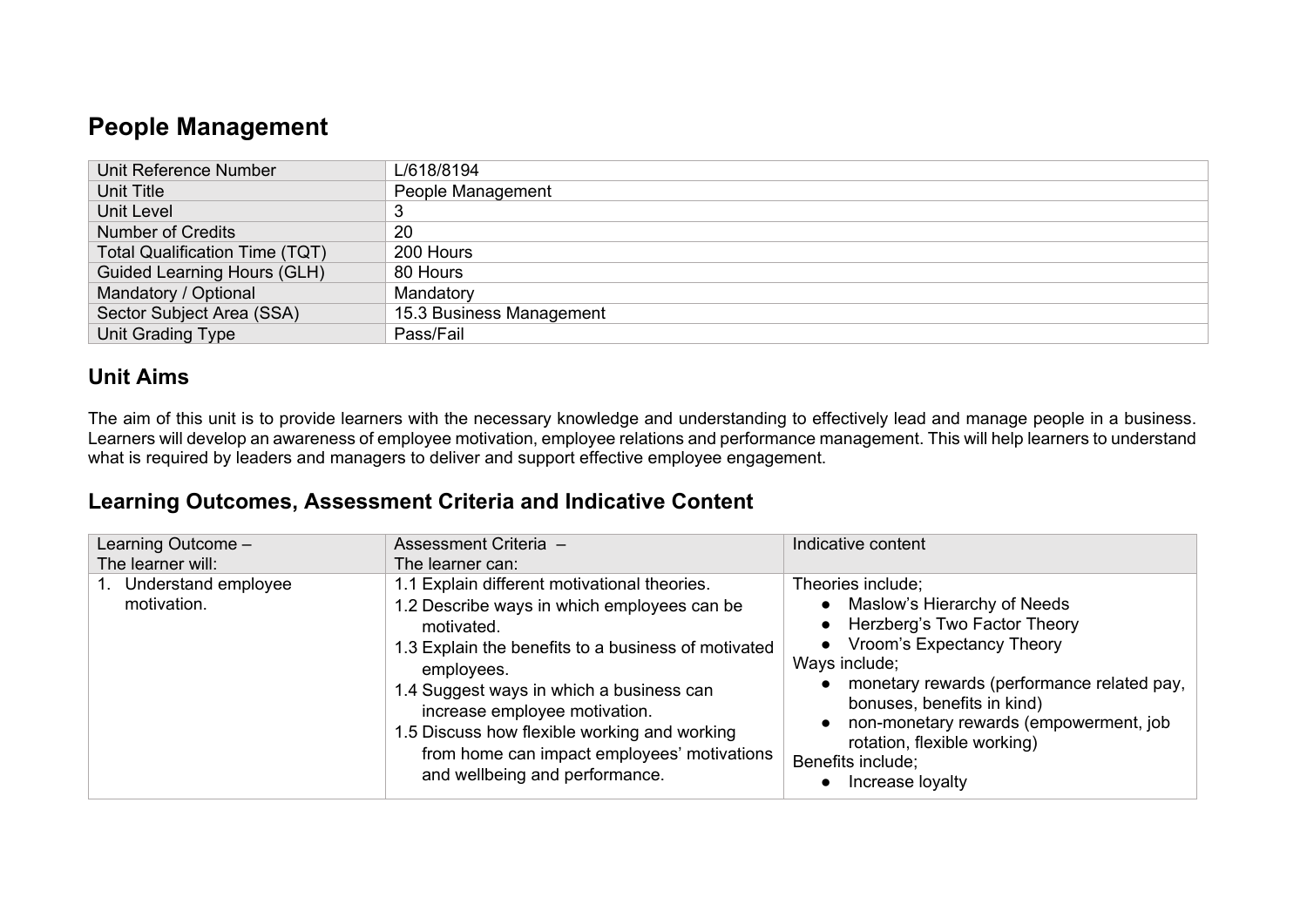|                                   |                                                                                                                                                                                                                                                                                                       | improved productivity<br>greater customer satisfaction<br>reduced absentee rate<br>lower staff turnover<br>Ways in which to increase motivation;<br>Impacts of flexible working include;<br>reduces stress<br>reduces burn out<br>increase productivity<br>improves retention<br>improves job satisfaction<br>Impacts of working from home include;<br>no need to commute<br>provides additional sleep time<br>more time to relax<br>improves eating and diet |
|-----------------------------------|-------------------------------------------------------------------------------------------------------------------------------------------------------------------------------------------------------------------------------------------------------------------------------------------------------|---------------------------------------------------------------------------------------------------------------------------------------------------------------------------------------------------------------------------------------------------------------------------------------------------------------------------------------------------------------------------------------------------------------------------------------------------------------|
| 2. Understand employee relations. | 2.1 Explain the factors which influence the<br>employer/employee relationship.<br>2.2 State barriers to effective employee relations.<br>2.3 Explain the benefits to a business of effective<br>employee engagement.<br>2.4 Suggest ways in which a business could<br>improve its employee relations. | Factors include;<br>levels of trust<br>level of motivation<br>organisation structure<br>organisation culture<br>clarity of communication<br>Barriers include;<br>lack of leadership<br>employee dissatisfaction<br>recruitment choices<br>disengaged employees<br>Benefits include;<br>reduced conflict<br>improved productivity<br>increase in innovation<br>reduced staff turnover<br>improved customer service                                             |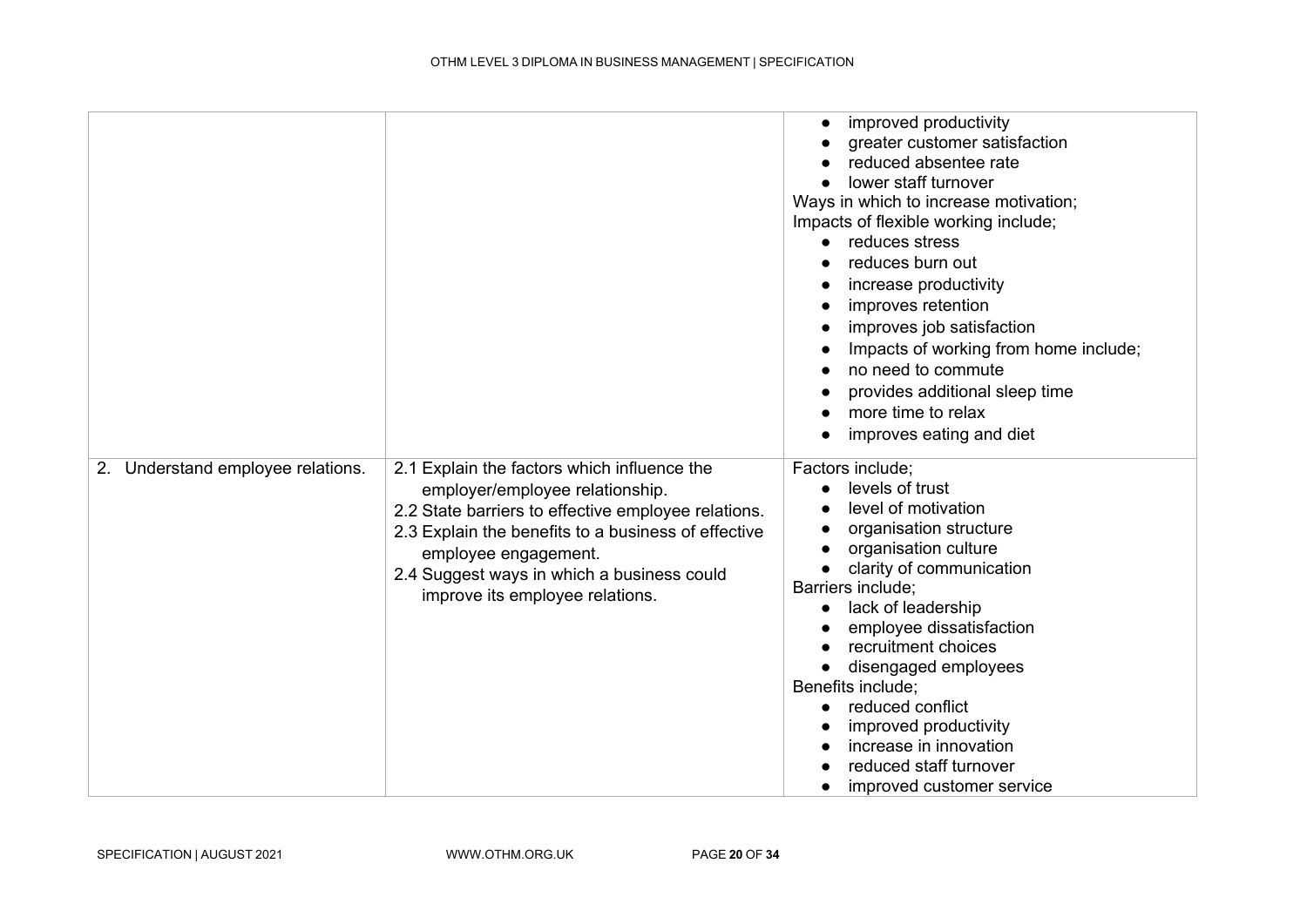|                                             |                                                                                                                                                                                                                                                                                                        | Ways in which to improve employee relations;<br>• This will be specific to a business case study<br>selected by, or given to, the learners.                                                                                                                                                                                                                                                                                                                                                                                                                                                                                 |
|---------------------------------------------|--------------------------------------------------------------------------------------------------------------------------------------------------------------------------------------------------------------------------------------------------------------------------------------------------------|-----------------------------------------------------------------------------------------------------------------------------------------------------------------------------------------------------------------------------------------------------------------------------------------------------------------------------------------------------------------------------------------------------------------------------------------------------------------------------------------------------------------------------------------------------------------------------------------------------------------------------|
| Know about performance<br>3.<br>management. | 3.1 Explain ways in which a business can monitor<br>employee performance.<br>3.2 State different performance management<br>tools.<br>3.3 Explain the benefits to a business of effective<br>performance management.<br>3.4 Explain the benefits to an employee of<br>effective performance management. | Monitoring techniques include;<br>360-degree feedback<br>self-appraisal<br>annual appraisal<br>management by objectives<br>Tools include;<br>professional development plan<br>probationary periods<br>discipline procedure<br>grievance procedure<br>Benefits to a business include;<br>identify training needs<br>align targets to strategy<br>prevent/reduce poor practice<br>measure leadership/management<br>performance<br>Benefits to employees include;<br>route to additional training and development<br>measure own performance<br>opportunity to 'stand out from the crowd'<br>opportunity to achieve a pay rise |
| 4. Understand leadership and<br>management. | 4.1 Explain different leadership styles.<br>4.2 Explain the key functions of management.<br>4.3 Compare key differences between managers<br>and leaders.<br>4.4 Suggest ways in which a business could<br>improve how it leads and manages its<br>employees.                                           | Leadership styles; include<br>autocratic<br>democratic<br>participative<br>transactional<br>transformational<br>Management functions include;<br>planning<br>organising                                                                                                                                                                                                                                                                                                                                                                                                                                                     |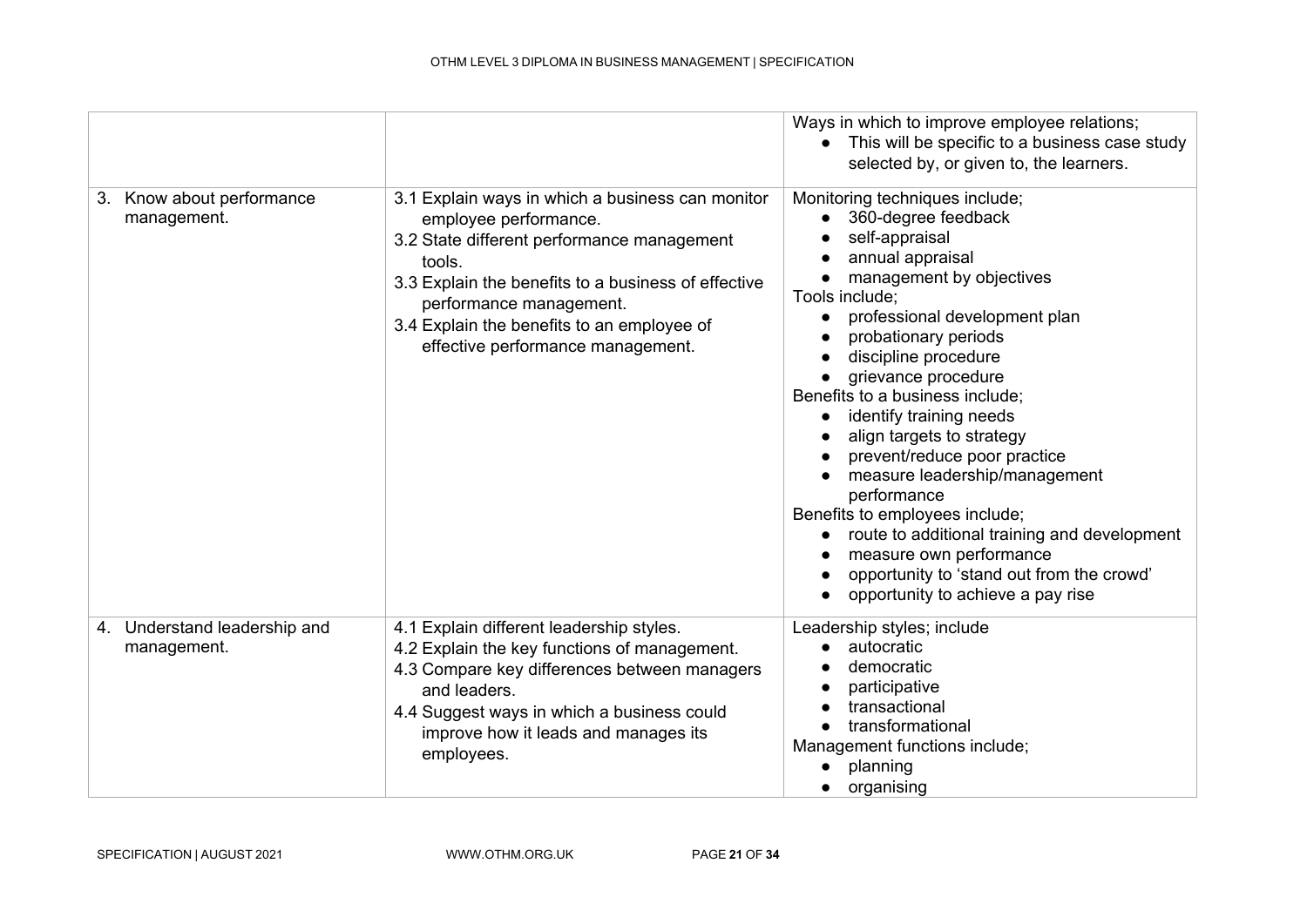| controlling                                                                                 |
|---------------------------------------------------------------------------------------------|
| decision making                                                                             |
| communication                                                                               |
| delegation                                                                                  |
| Key differences;                                                                            |
| • leaders set the vision; managers follow                                                   |
| leaders create ideas; managers implement<br>them                                            |
| leaders achieve through inspiration;<br>managers achieve through systems and<br>processes   |
| Ways in which to improve employee leadership and                                            |
| management;                                                                                 |
| • This will be specific to a business case study<br>selected by, or given to, the learners. |

To achieve a 'pass' for this unit, learners must provide evidence to demonstrate that they have fulfilled all the learning outcomes and meet the standards specified by all assessment criteria.

| Learning Outcomes to be met | Assessment criteria to be covered | Type of assessment    | Word count (approx. length) |
|-----------------------------|-----------------------------------|-----------------------|-----------------------------|
| All 1 to 4                  | All AC under LO1 to LO4           | Portfolio of evidence | $\vert$ 3000 words          |

- Ashdown, L. (2018) *Performance Management: A Practical Introduction*, Kogan Page London ISBN 978-0-7494-83388
- Bridger, E. (2018) *Employee Engagement: A Practical Introduction* 2nd edition, Kogan Page London ISBN 978-0-7494-85324
- Wyatt, S. (2020) *Management and Leadership in the 4th Industrial Revolution*, Kogan Page London ISBN 978-1-7896-66816
- Journal of Management
- Chartered Management Institute (https://www.managers.org.uk/)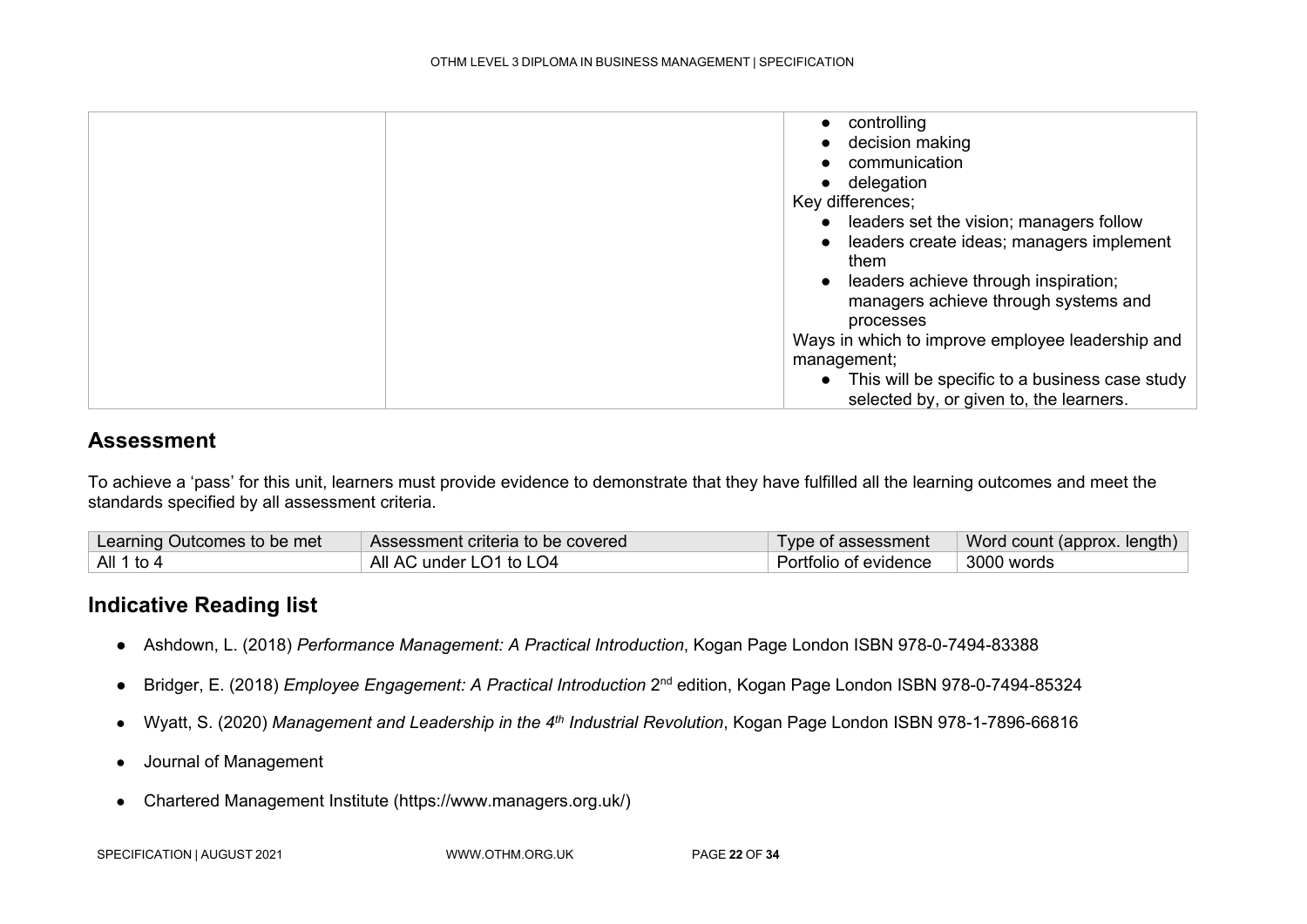## **Customer Service**

| Unit Reference Number                 | R/618/8195               |
|---------------------------------------|--------------------------|
| Unit Title                            | <b>Customer Service</b>  |
| Unit Level                            |                          |
| <b>Number of Credits</b>              | 20                       |
| <b>Total Qualification Time (TQT)</b> | 200 Hours                |
| <b>Guided Learning Hours (GLH)</b>    | 80 Hours                 |
| Mandatory / Optional                  | Mandatory                |
| Sector Subject Area (SSA)             | 15.3 Business Management |
| Unit Grading Type                     | Pass/Fail                |

#### **Unit Aims**

The aim of this unit is to provide learners with the knowledge and understanding required to operate in a customer service role. Learners will develop an awareness of customer service fundamentals before exploring types of customers and how a business can develop relationships with its customers. Building on an awareness of different interpersonal skills, the unit will also enable a learner to demonstrate they have the skills to work alone and in a team to provide high quality customer experiences.

<span id="page-22-0"></span>

| Learning Outcome -           | Assessment Criteria -                                                                                                                                                                                                                                                                                                                | Indicative content                                                                                                                                                                                                                                                     |
|------------------------------|--------------------------------------------------------------------------------------------------------------------------------------------------------------------------------------------------------------------------------------------------------------------------------------------------------------------------------------|------------------------------------------------------------------------------------------------------------------------------------------------------------------------------------------------------------------------------------------------------------------------|
| The learner will:            | The learner can:                                                                                                                                                                                                                                                                                                                     |                                                                                                                                                                                                                                                                        |
| Know about customer service. | 1.1 State the legislation and regulations which<br>influence customer service.<br>1.2 Explain the difference between product and<br>service quality<br>1.3 Outline examples of good customer service.<br>1.4 Outline examples of poor customer service.<br>1.5 Explain why effective customer service is<br>important to a business. | Legislation and regulations related to customer<br>service includes;<br>• data protection<br>consumer protection<br>$\bullet$<br>health and safety<br>discrimination<br>Features of product quality include;<br>performance<br>reliability<br>conformity<br>durability |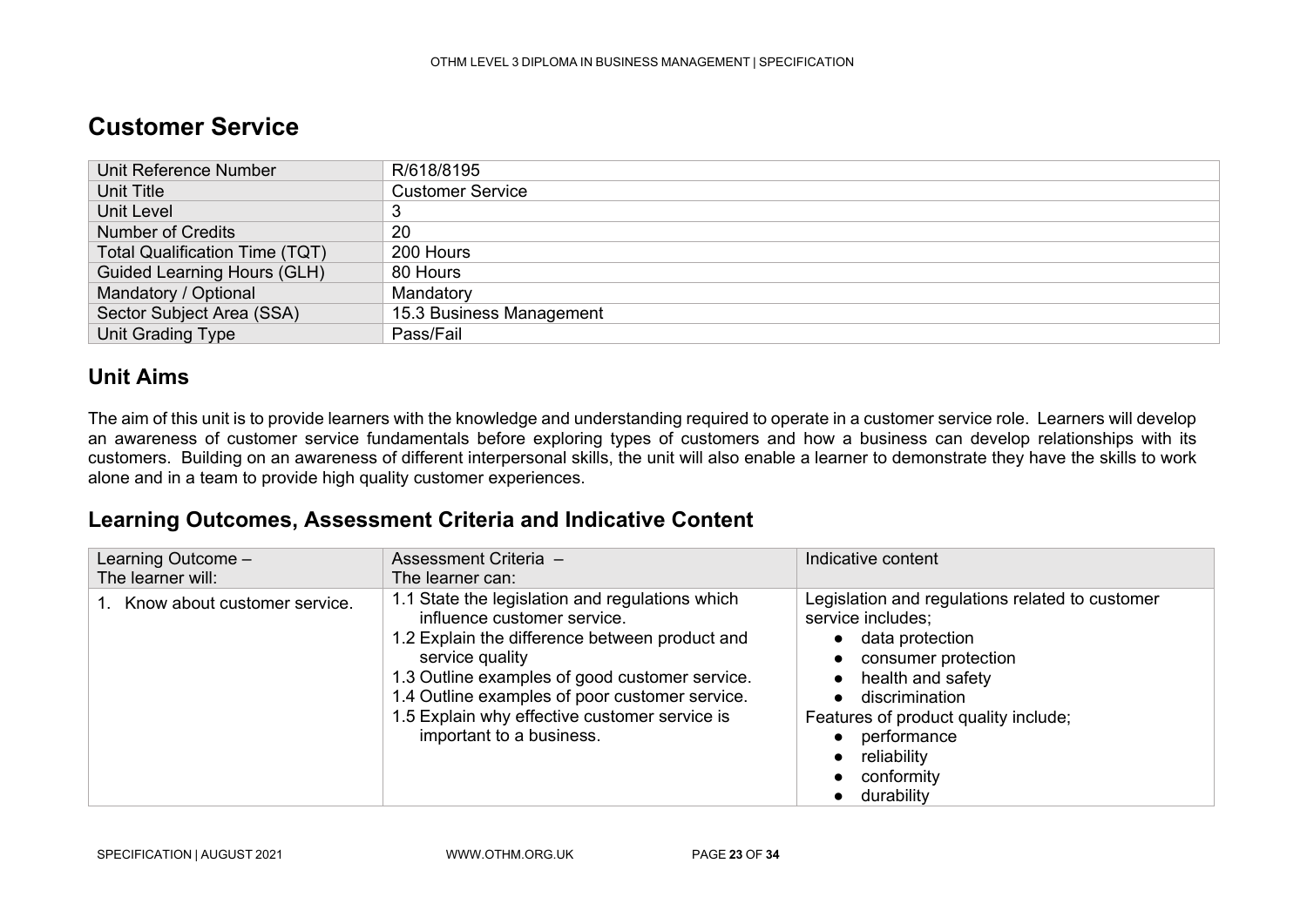|                                                              |                                                                                                                                                                                                                                                                       | Features of service quality include;<br>responsiveness<br>access<br>communication<br>credibility<br>Good customer service includes;<br>product knowledge<br>$\bullet$<br>quick response<br>assurance, trustworthiness<br>Empathy<br>good interpersonal skills<br>effective communicator<br>problem-solving<br>Poor customer service includes;<br>poorly trained representatives<br>$\bullet$<br>long wait times<br>$\bullet$<br>transferring from one person to another<br>a lack of empathy<br>$\bullet$<br>Reasons why customer service is important<br>includes;<br>increases brand reputation<br>$\bullet$<br>provides a competitive advantage<br>increases customer loyalty<br>$\bullet$ |
|--------------------------------------------------------------|-----------------------------------------------------------------------------------------------------------------------------------------------------------------------------------------------------------------------------------------------------------------------|-----------------------------------------------------------------------------------------------------------------------------------------------------------------------------------------------------------------------------------------------------------------------------------------------------------------------------------------------------------------------------------------------------------------------------------------------------------------------------------------------------------------------------------------------------------------------------------------------------------------------------------------------------------------------------------------------|
| Understand the customers of a<br>2 <sub>1</sub><br>business. | 2.1 State the types of customers of a business.<br>2.2 Explain what influences the behaviour of a<br>business' customers.<br>2.3 State ways in which to measure levels of<br>customer service.<br>2.4 Assess the levels of customer service offered by<br>a business. | helps to manage customer expectations.<br>$\bullet$<br>Types of customers include;<br>internal customers<br>$\bullet$<br>one-off customers<br>returning customers<br>new customers<br>Behaviour influenced by;<br>customer needs and wants<br>geographic location<br>customer demographics<br>cultural differences<br>b2b or b2c                                                                                                                                                                                                                                                                                                                                                              |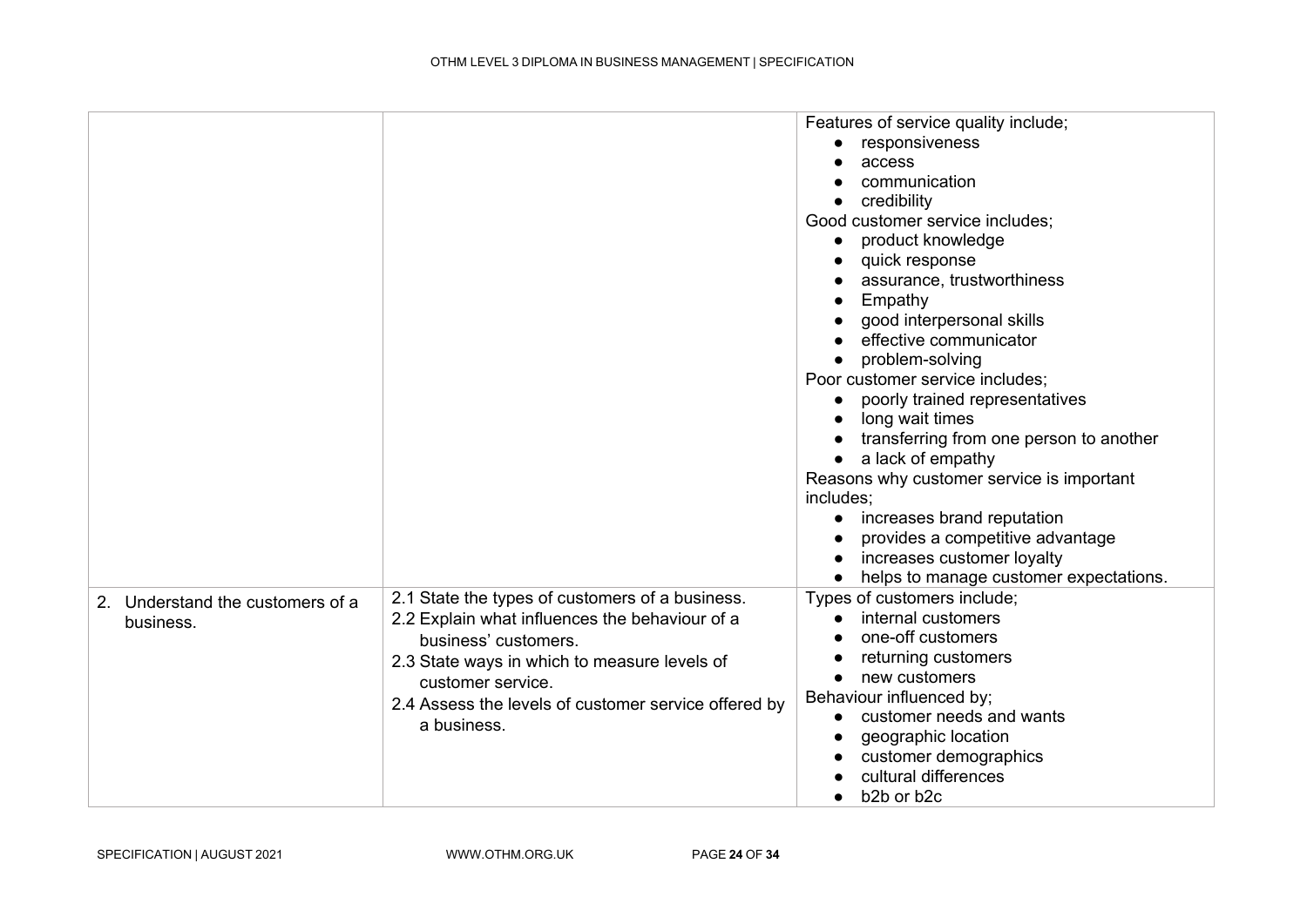|                                    |                                                    | Ways to measure include;                       |
|------------------------------------|----------------------------------------------------|------------------------------------------------|
|                                    |                                                    | customer satisfaction and customer             |
|                                    |                                                    | dissatisfaction                                |
|                                    |                                                    | number of complaints                           |
|                                    |                                                    | customer retention rates                       |
|                                    |                                                    | resolution time                                |
|                                    |                                                    | response times                                 |
|                                    |                                                    | Assessing the levels of customer service;      |
|                                    |                                                    | This will be specific to a business case study |
|                                    |                                                    | selected by, or given to, the learners.        |
| 3. Understand how to improve the   | 3.1 Explain how to exceed customer expectations.   | Ways to exceed include;                        |
| relationship with customers.       | 3.2 Explain how to negotiate effectively.          | being proactive not reactive                   |
|                                    | 3.3 Explain different factors which increase       | having effective communication                 |
|                                    | customer satisfaction.                             | building rapport                               |
|                                    | 3.4 Recommend ways in which a business could       | going above and beyond what is expected        |
|                                    | improve its relationships with customers.          | Negotiation includes;                          |
|                                    |                                                    | seeking a win-win situation                    |
|                                    |                                                    | effective listening                            |
|                                    |                                                    | knowing your boundaries                        |
|                                    |                                                    | knowing your customer                          |
|                                    |                                                    | Factors include;                               |
|                                    |                                                    | personalise the service                        |
|                                    |                                                    | offer a loyalty programme                      |
|                                    |                                                    | use technology effectively                     |
|                                    |                                                    | respond quickly to issues                      |
|                                    |                                                    | Making recommendations;                        |
|                                    |                                                    | This will be specific to a business case study |
|                                    |                                                    | selected by, or given to, the learners.        |
| 4. Know how to effectively operate | 4.1 Explain why effective interpersonal skills are | Interpersonal skills include;                  |
| in a customer service role.        | important in a customer service context.           | verbal communication                           |
|                                    | 4.2 Explain how to balance the needs of customers  | non-verbal communication                       |
|                                    | with those of a business.                          | written communication                          |
|                                    | 4.3 Describe techniques which are used to resolve  | Needs of customers include;                    |
|                                    | customer issues and complaints.                    | problem resolution                             |
|                                    |                                                    | to be shown empathy and friendliness           |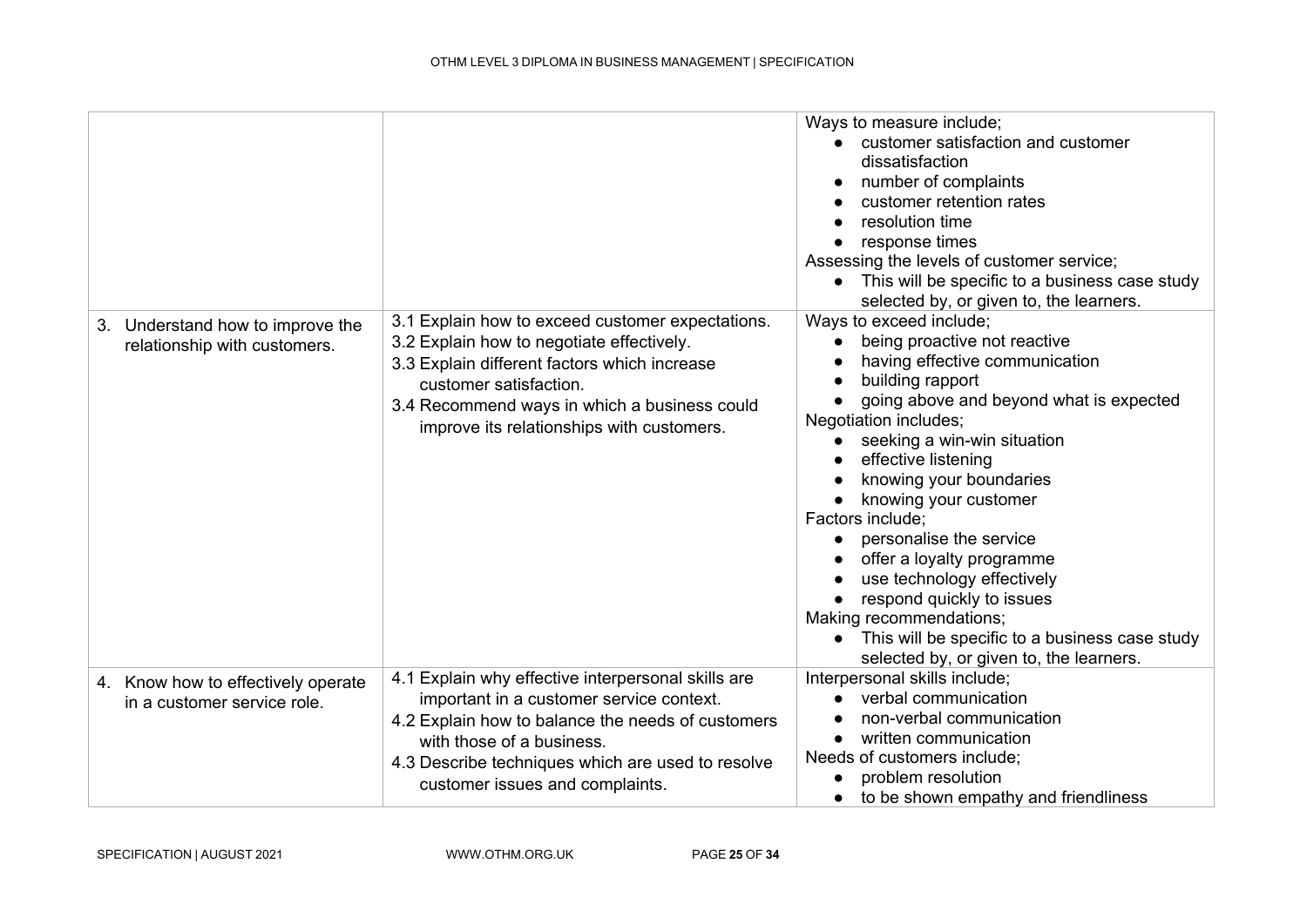| 4.4 Explain how working with others improves a<br>customer's experience. | sufficient information to make a decision<br>transparency<br>Needs of a business include;<br>upselling<br>promote other products and/or services<br>increase revenue<br>share relevant information<br>Techniques include;<br>code of conduct/practice<br>$\bullet$<br>smooth processes<br>prevent not cure<br>have empathy |
|--------------------------------------------------------------------------|----------------------------------------------------------------------------------------------------------------------------------------------------------------------------------------------------------------------------------------------------------------------------------------------------------------------------|
|                                                                          |                                                                                                                                                                                                                                                                                                                            |

To achieve a 'pass' for this unit, learners must provide evidence to demonstrate that they have fulfilled all the learning outcomes and meet the standards specified by all assessment criteria.

| Learning Outcomes to be met | Assessment criteria to be covered | Type of assessment    | Word count (approx. length) |
|-----------------------------|-----------------------------------|-----------------------|-----------------------------|
| All 1 to 4                  | All AC under LO1 to LO4           | Portfolio of evidence | 3000 words                  |

- Heppell, M. (2015) *5 Star Service: How to deliver exceptional customer service* 3rd edition, Pearson Business Harlow ISBN 978-1-2921-00203
- Pennington, A. (2016) *The Customer Experience Book*, Pearson Harlow ISBN 978-1-2921-48489
- Soloman, M. (2020) I*gnore Your Customers (and they'll go away)*, Thomas Nelson Nashville ISBN 978-1-4002-14955
- Journal of Customer Service in Marketing and Management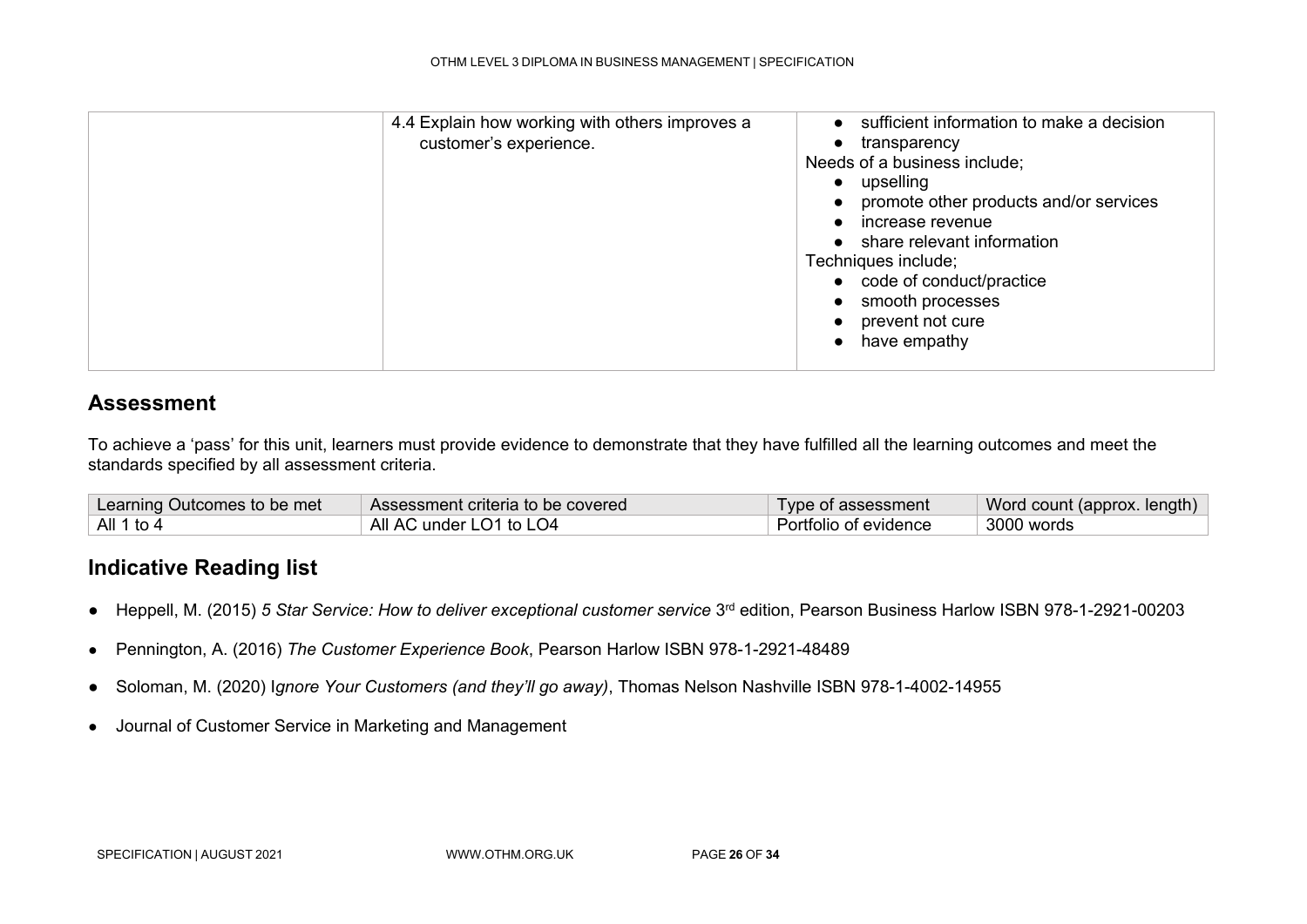## **Finance In Business**

| Unit Reference Number                 | Y/618/8196                 |
|---------------------------------------|----------------------------|
| Unit Title                            | <b>Finance in Business</b> |
| <b>Unit Level</b>                     |                            |
| <b>Number of Credits</b>              | 20                         |
| <b>Total Qualification Time (TQT)</b> | 200 Hours                  |
| <b>Guided Learning Hours (GLH)</b>    | 80 Hours                   |
| Mandatory / Optional                  | Mandatory                  |
| Sector Subject Area (SSA)             | 15.3 Business Management   |
| Unit Grading Type                     | Pass/Fail                  |

## **Unit Aims**

The aim of this unit is to provide learners with the fundamental knowledge required to record financial transactions and produce financial statements. Learners will develop an awareness of different finance and accounting techniques such as the double entry accounting system, budgeting and investment appraisal. This will enable learners to effectively record financial transactions and produce accounting statements.

<span id="page-26-0"></span>

| Learning Outcome -<br>The learner will: | Assessment Criteria -<br>The learner can:                                                                                                                                                                                                                                                                                                                                       | Indicative content                                                                                                                                                                                                                                                                                                     |
|-----------------------------------------|---------------------------------------------------------------------------------------------------------------------------------------------------------------------------------------------------------------------------------------------------------------------------------------------------------------------------------------------------------------------------------|------------------------------------------------------------------------------------------------------------------------------------------------------------------------------------------------------------------------------------------------------------------------------------------------------------------------|
| Know about business finance.            | 1.1 Explain why a business would keep financial<br>records.<br>1.2 Explain the purpose of business accounting.<br>1.3 Explain the accounting requirements of different<br>types of business.<br>1.4 State different types of business finance at<br>different stages in the growth of a business.<br>1.5 Explain the different types of accounting and<br>financial statements. | Reasons why include;<br>• it is a legal requirement<br>• for business planning<br>• to support a loan application<br>• to prepare budgets<br>Purpose includes to;<br>• provide information<br>monitor financial performance<br>monitor business performance<br>make decisions<br>Different types of business includes; |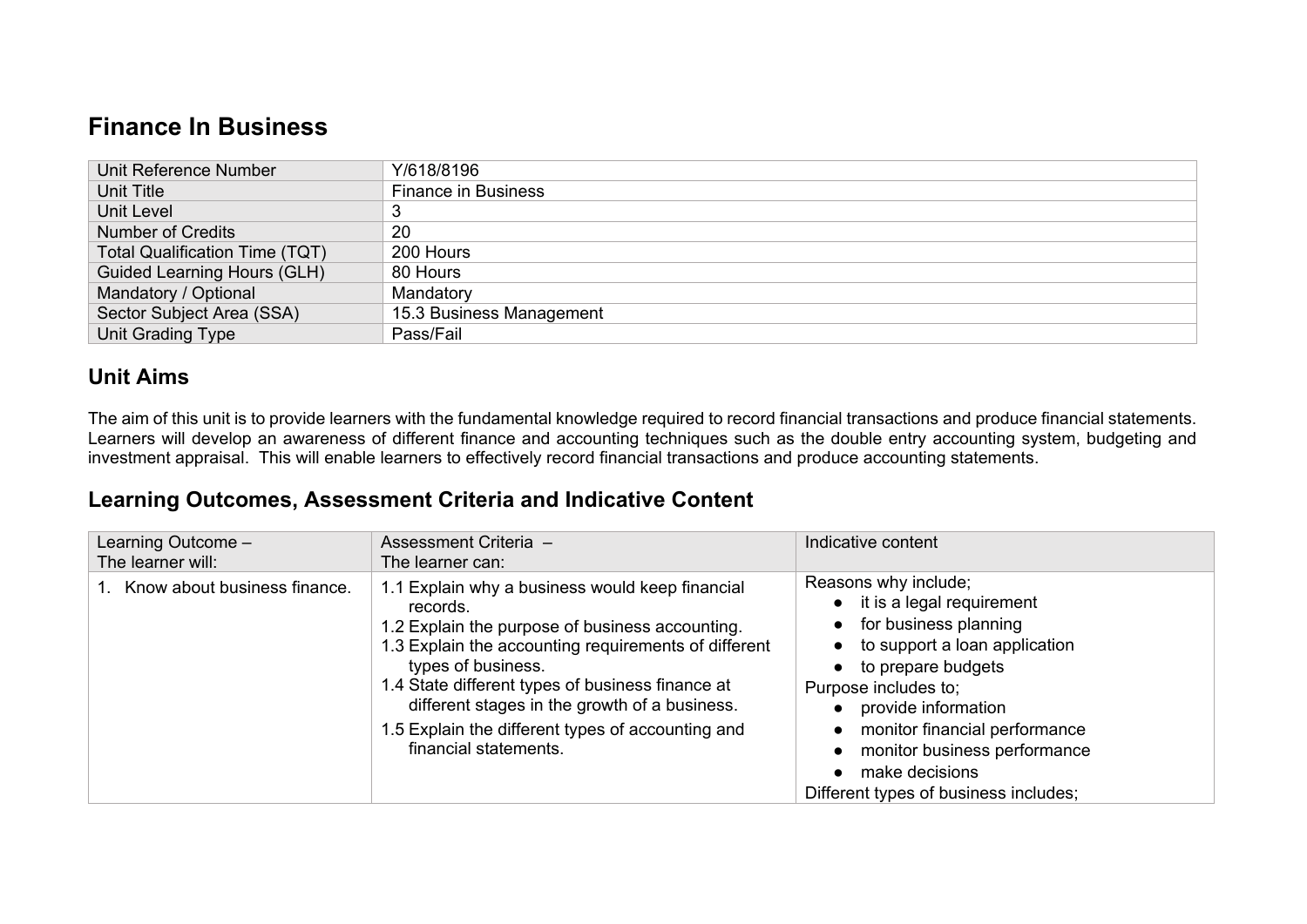| 2. Be able to record financial | 2.1 Demonstrate accurate use of the double entry                                                                                                                                                                        | sole traders<br>$\bullet$<br>partnerships<br>private limited companies<br>public limited companies<br>$\bullet$<br>Types of business finance includes;<br>own capital<br>retained profit<br>bank loads<br>venture capitalists<br>$\bullet$<br>crowd funding<br>$\bullet$<br>Different types of accounting and financial<br>statements include<br>balance sheet<br>$\bullet$<br>profit loss account<br>cash flow<br>budget<br>Features of the double entry accounting system |
|--------------------------------|-------------------------------------------------------------------------------------------------------------------------------------------------------------------------------------------------------------------------|-----------------------------------------------------------------------------------------------------------------------------------------------------------------------------------------------------------------------------------------------------------------------------------------------------------------------------------------------------------------------------------------------------------------------------------------------------------------------------|
| transactions.                  | accounting system.<br>2.2 Demonstrate accurate bank reconciliation.<br>2.3 Develop control accounts for accounts receivable<br>and accounts payable.<br>2.4 Demonstrate how to correct errors in accounting<br>records. | include;<br>purchase<br>$\bullet$<br>sales<br>returns<br>cash and bank<br>trial balance<br>$\bullet$<br>Features of bank reconciliation include;<br>receipts credited by the bank<br>$\bullet$<br>payments debited by the bank<br>transaction errors<br>$\bullet$<br>balancing errors<br>Features of control accounts include;<br>balances brought down<br>sales and purchases<br>irrecoverable debts<br>refunds<br>Correcting errors;                                      |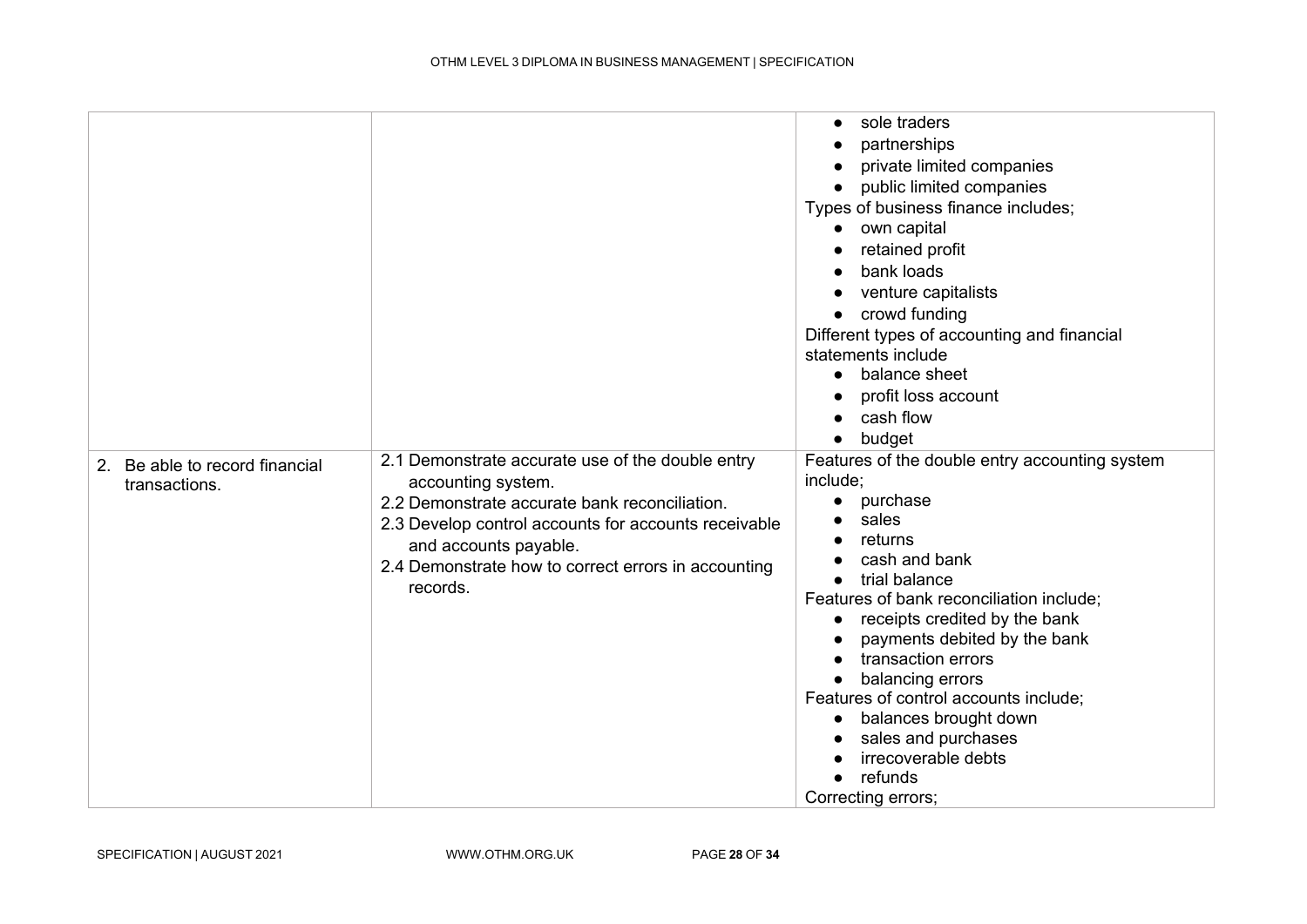|                                                          |                                                                                                                                                                                                                                                      | identify then update control accounts<br>$\bullet$                                                                                                                                                                                                                                                                                                                                                                                                   |
|----------------------------------------------------------|------------------------------------------------------------------------------------------------------------------------------------------------------------------------------------------------------------------------------------------------------|------------------------------------------------------------------------------------------------------------------------------------------------------------------------------------------------------------------------------------------------------------------------------------------------------------------------------------------------------------------------------------------------------------------------------------------------------|
|                                                          |                                                                                                                                                                                                                                                      | preparation of a reconciliation statement                                                                                                                                                                                                                                                                                                                                                                                                            |
| Know about cost and<br>$3_{-}$<br>management accounting. | 3.1 Explain how absorption and marginal costing is<br>used for decision-making.<br>3.2 Explain how budgeting is used for financial<br>planning and control.<br>3.3 Explain how to undertake investment appraisal.                                    | Features of absorption and marginal costing<br>includes;<br>allocation of variable and fixed costs<br>stepped costs<br>cost centres<br>$\bullet$<br>absorption costing<br>marginal costing<br>Features of budgets include;<br>fixed budgets<br>$\bullet$<br>flexible budgets<br>master budgets<br>budget allocation to cost centres<br>Appraisal techniques include;<br>nett cashflow<br>payback period<br>net present value<br>return on investment |
| Be able to produce accounting<br>4.<br>statements.       | 4.1 Produce accurate absorption and marginal cost<br>statements.<br>4.2 Calculate sub and overall variances.<br>4.3 Prepare accurate and subsidiary budgets.<br>4.4 Apply investment appraisal methods to alternative<br>capital investment options. | Using techniques introduced in other learning<br>outcomes to produce different accounting<br>statements:<br>absorption and marginal cost statements.<br>sub and overall variances<br>accurate and subsidiary budgets<br>investment appraisal methods                                                                                                                                                                                                 |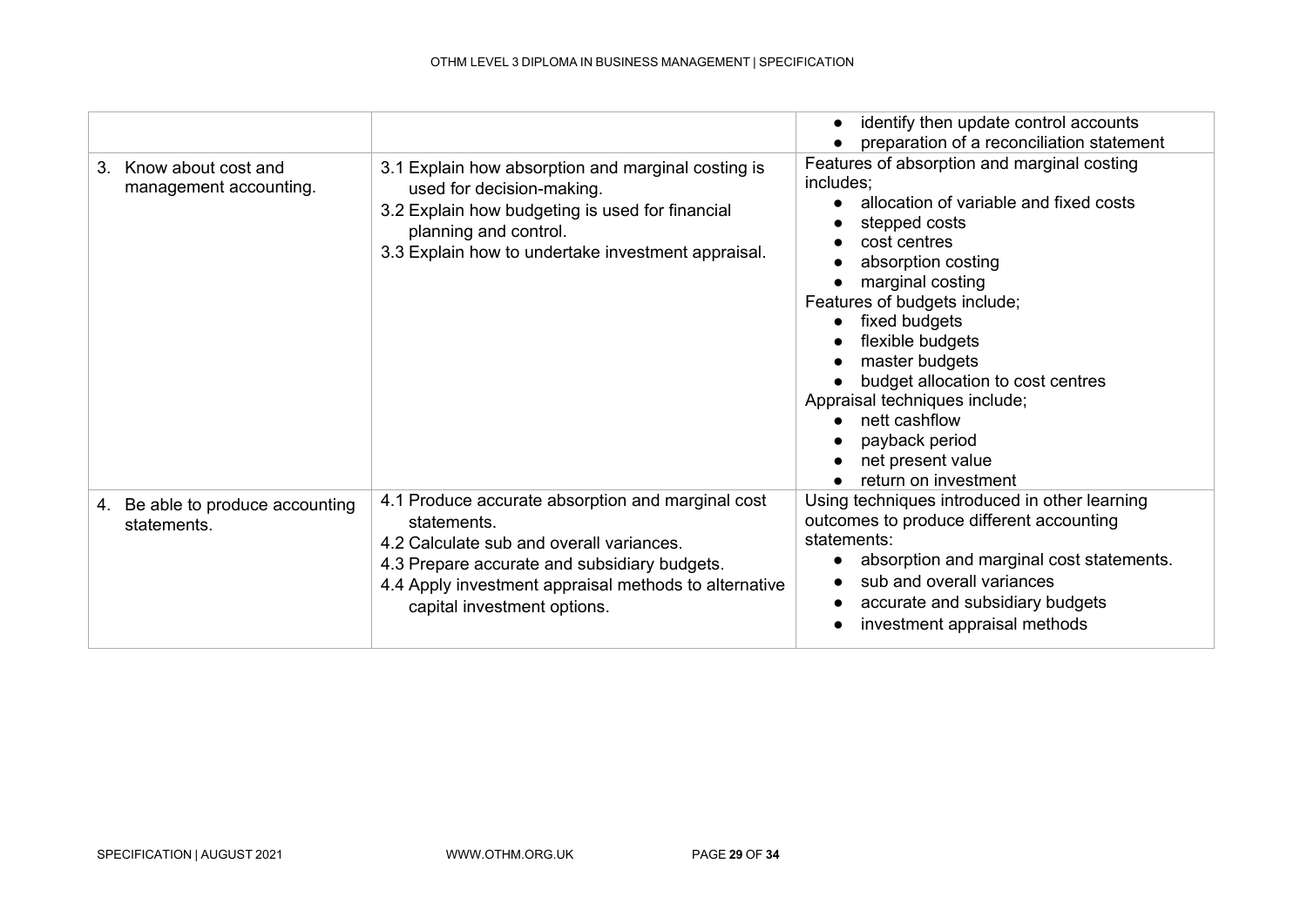To achieve a 'pass' for this unit, learners must provide evidence to demonstrate that they have fulfilled all the learning outcomes and meet the standards specified by all assessment criteria.

| Learning Outcomes to be met | Assessment criteria to be covered | Type of assessment    | Word count (approx. length) |
|-----------------------------|-----------------------------------|-----------------------|-----------------------------|
| All 1 to 4                  | All AC under LO1 to LO4           | Portfolio of evidence | 3000 words                  |

- McLaney, E. and Atrill, P. (2020) *Accounting and Finance: an introduction* 10<sup>th</sup> edition, Pearson Harlow ISBN 978-1-2923-12262
- McLaney, E. and Atrill, P. (2018) *Accounting and Finance for Non-specialists* 11th edition, Pearson Harlow ISBN 978-1-2922-44068
- Journal of Business Finance and Accounting
- Association of Accounting Technicians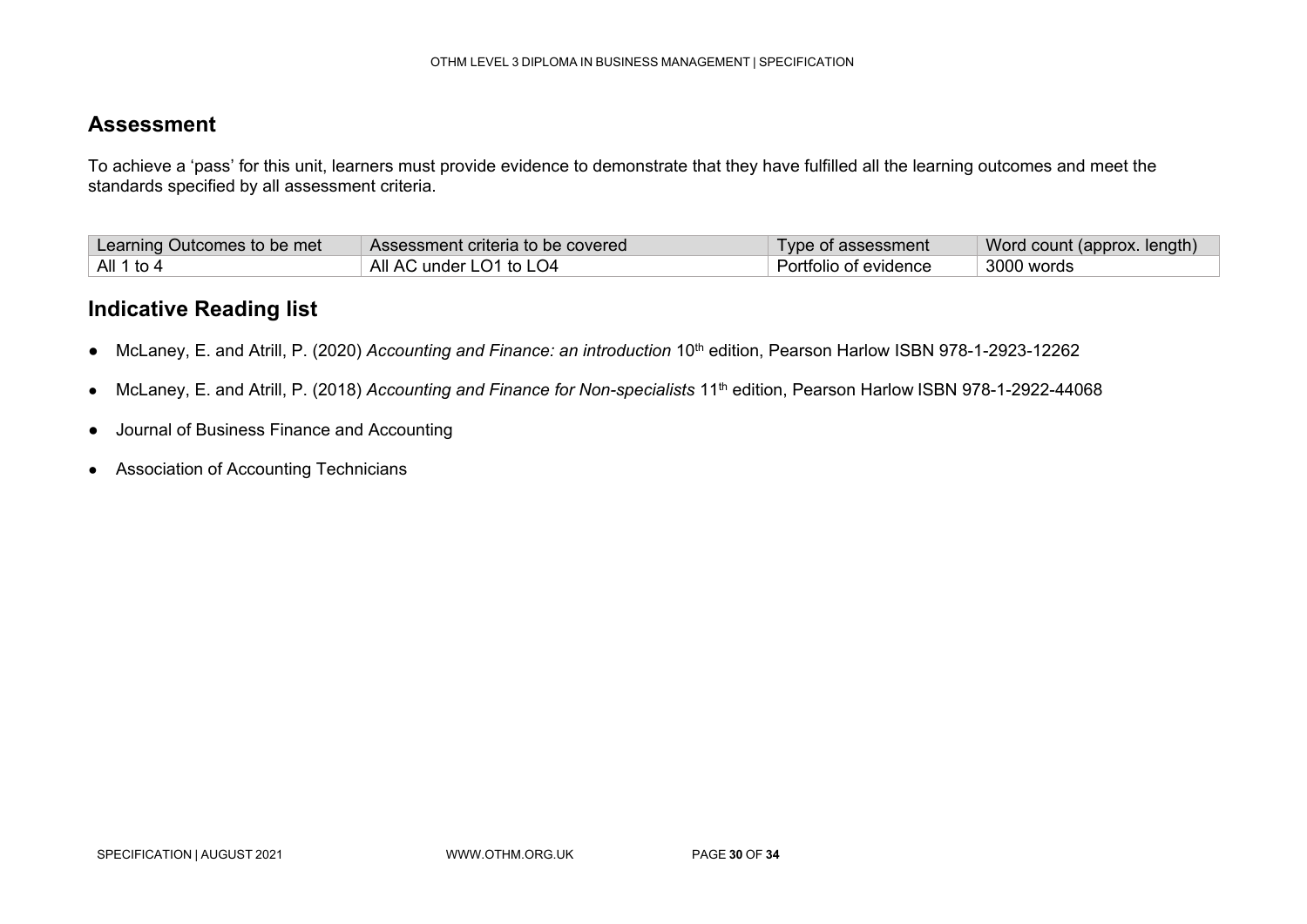## **Marketing**

| Unit Reference Number                 | D/618/8197               |
|---------------------------------------|--------------------------|
| Unit Title                            | Marketing                |
| Unit Level                            |                          |
| <b>Number of Credits</b>              | 20                       |
| <b>Total Qualification Time (TQT)</b> | 200 Hours                |
| <b>Guided Learning Hours (GLH)</b>    | 80 Hours                 |
| Mandatory / Optional                  | Mandatory                |
| Sector Subject Area (SSA)             | 15.3 Business Management |
| Unit Grading Type                     | Pass/Fail                |

#### **Unit Aims**

The aim of this unit is to provide learners with the marketing knowledge and techniques required to effectively engage in marketing activities. This will be supported by an awareness of key marketing and campaign principles which will provide the foundation for producing and presenting market research results and a marketing campaign.

<span id="page-30-0"></span>

| Learning Outcome -<br>The learner will:        | Assessment Criteria -<br>The learner can:                                                                                                                                                                                                                                | Indicative content                                                                                                                                                                                                                                                                                                                                                                                                                    |
|------------------------------------------------|--------------------------------------------------------------------------------------------------------------------------------------------------------------------------------------------------------------------------------------------------------------------------|---------------------------------------------------------------------------------------------------------------------------------------------------------------------------------------------------------------------------------------------------------------------------------------------------------------------------------------------------------------------------------------------------------------------------------------|
| Know about marketing<br>$1_{-}$<br>principles. | 1.1 Explain the role of marketing in business.<br>1.2 Explain the constraints placed on marketing<br>activities.<br>1.3 Explain why conducting marketing research is<br>beneficial to a business.<br>1.4 State ways in which the impact of marketing can<br>be measured. | Role of marketing includes;<br>• identifying customer needs and wants<br>• identifying gaps in the market<br>communicating marketing messages<br>running promotional campaigns<br>$\bullet$<br>Constraints include;<br>• consumer protection legislation<br>ethical considerations<br>$\bullet$<br>environmental considerations<br>$\bullet$<br>trading standards<br>broadcasting codes of practice<br>$\bullet$<br>Benefits include; |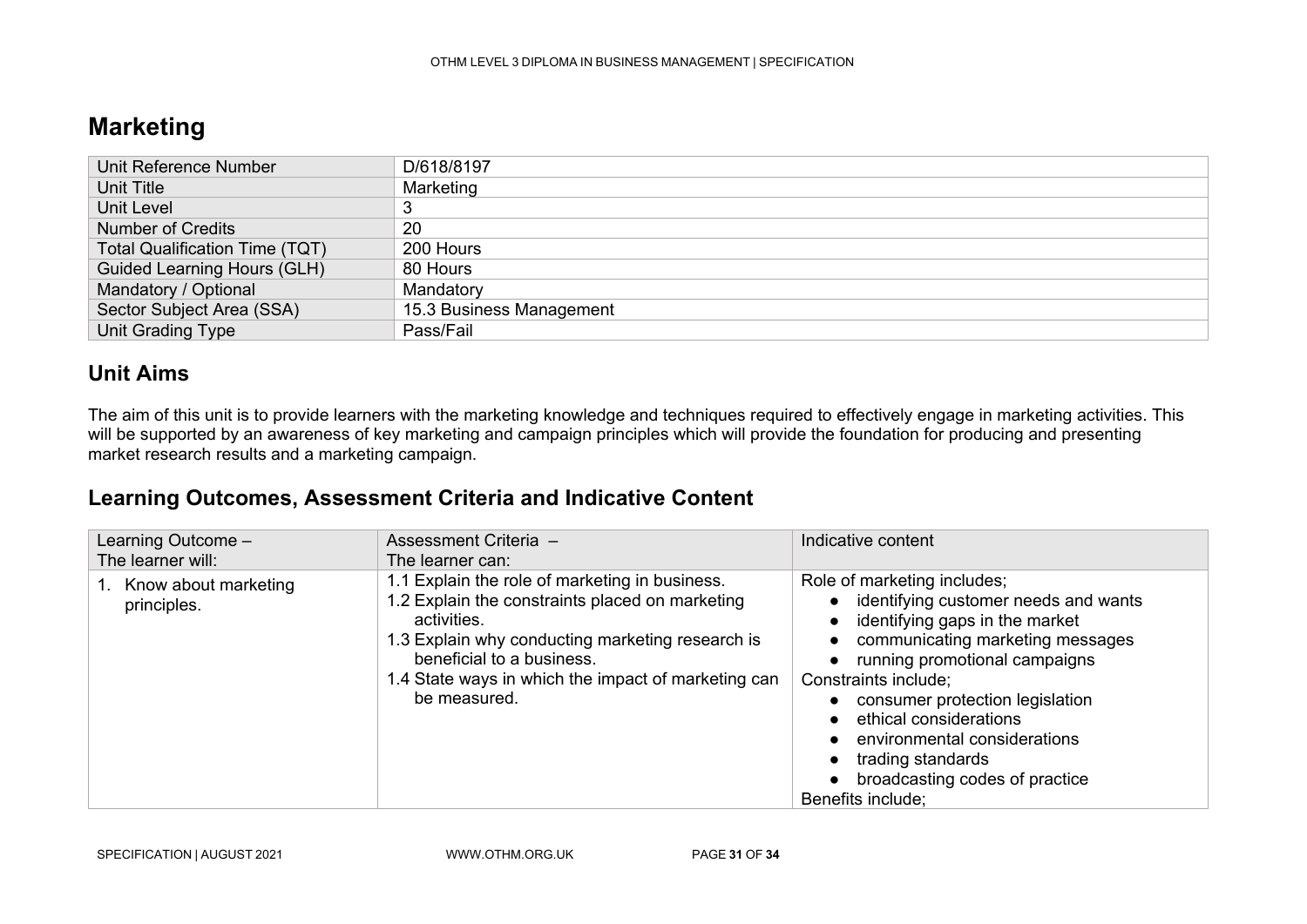|                           |                                                              | Carry out market segmentation                |
|---------------------------|--------------------------------------------------------------|----------------------------------------------|
|                           |                                                              | Identify the market structure                |
|                           |                                                              | Recognise competitor activity                |
|                           |                                                              | Ways include;                                |
|                           |                                                              | sales trends                                 |
|                           |                                                              | sales revenue                                |
|                           |                                                              | profits                                      |
|                           |                                                              | customer feedback                            |
| Know about marketing      | 2.1 Explain the elements of the marketing mix.               | Elements of the marketing mis are;           |
| 2.                        | 2.2 Explain the purpose of marketing campaigns.              | product                                      |
| campaigns.                | 2.3 Explain how businesses use digital marketing to          | price                                        |
|                           |                                                              | place                                        |
|                           | support a marketing campaign.                                | promotion                                    |
|                           |                                                              | Purpose of promotional campaigns includes;   |
|                           |                                                              | increase brand awareness                     |
|                           |                                                              | promote new product/service/event            |
|                           |                                                              | increase customers                           |
|                           |                                                              | increase sales                               |
|                           |                                                              | How digital marketing is used includes;      |
|                           |                                                              | Marketing. digital marketing vs social media |
|                           |                                                              | marketing                                    |
|                           |                                                              | social media                                 |
|                           |                                                              |                                              |
|                           |                                                              | blogs<br>banner advertising                  |
|                           |                                                              |                                              |
| Be able to conduct market |                                                              | search engine optimisation                   |
| 3.                        | 3.1 Explain different methods of primary market<br>research. | Methods of primary market research include;  |
| research.                 | 3.2 State the factors which influence the choice of          | Primary techniques include;<br>observation   |
|                           |                                                              |                                              |
|                           | primary market research method.                              | focus groups                                 |
|                           | 3.3 Conduct primary and secondary research to                | interviews                                   |
|                           | identify business opportunities.                             | questionnaires                               |
|                           | 3.4 Assess market research findings to inform a              | Factors include;                             |
|                           | marketing plan.                                              | reasons for the research                     |
|                           |                                                              | availability of resources                    |
|                           |                                                              | reporting requirements                       |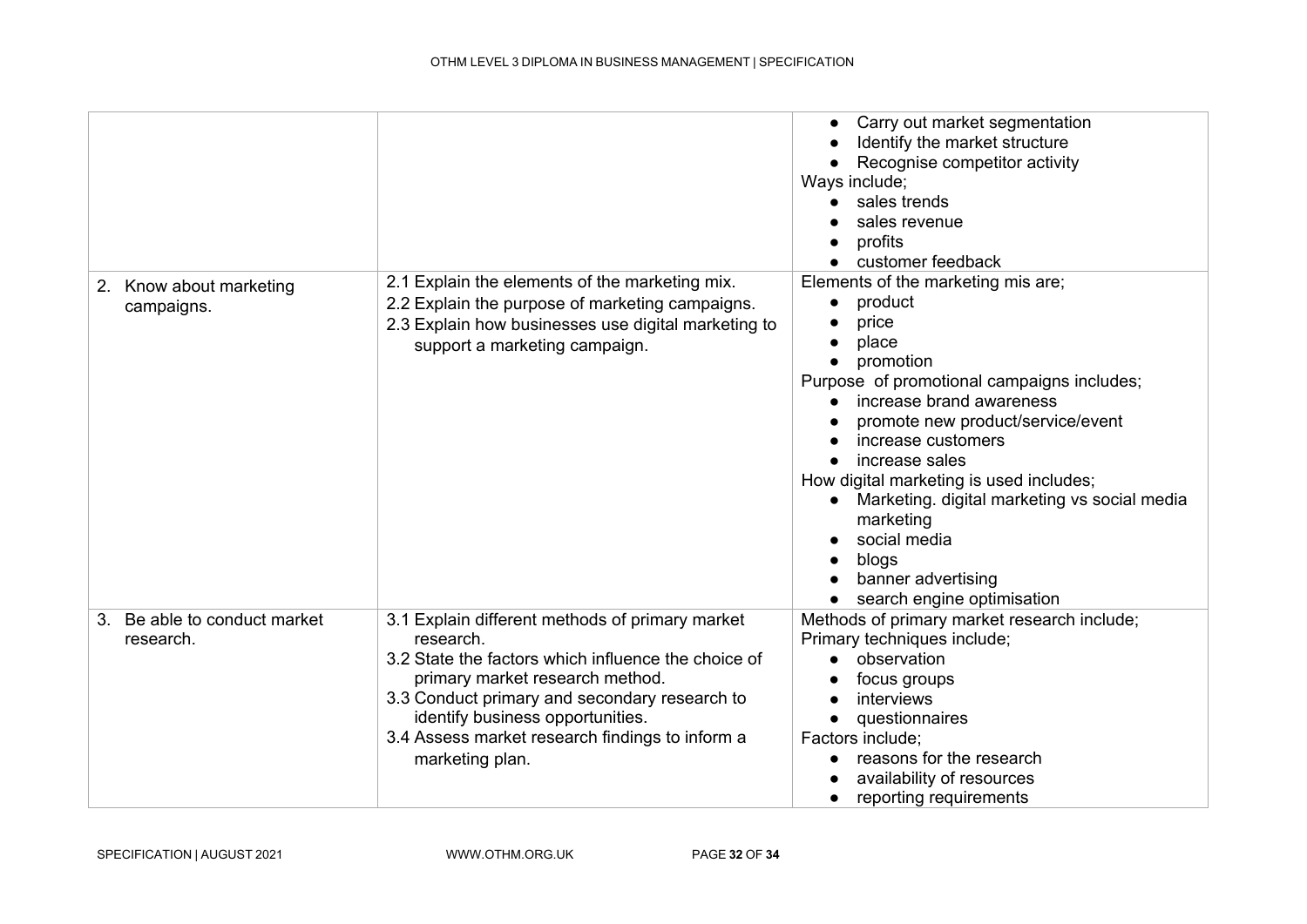|                                                |                                                                                                                                                                                                                     | Secondary methods include<br>• internet research<br>• journal research<br>• reading reports                                                                                                                           |  |
|------------------------------------------------|---------------------------------------------------------------------------------------------------------------------------------------------------------------------------------------------------------------------|-----------------------------------------------------------------------------------------------------------------------------------------------------------------------------------------------------------------------|--|
| Be able to plan a marketing<br>4.<br>campaign. | 4.1 Plan a marketing campaign for a<br>product/service/event.<br>4.2 Present the marketing campaign to a relevant<br>audience.<br>4.3 Reflect on feedback to make informed<br>improvements to a marketing campaign. | Planning includes;<br>• setting objectives<br>identifying the market<br>• taking decisions<br>using a structure<br>Reflection includes focusing on<br>• positive aspects<br>areas for improvement<br>thinking forward |  |

To achieve a 'pass' for this unit, learners must provide evidence to demonstrate that they have fulfilled all the learning outcomes and meet the standards specified by all assessment criteria.

| Learning Outcomes to be met | Assessment criteria to be covered | Type of assessment    | Word count (approx. length) |
|-----------------------------|-----------------------------------|-----------------------|-----------------------------|
| All 1 to 4                  | All AC under LO1 to LO4           | Portfolio of evidence | 3000 words                  |

- Fahy, J. and Jobber, D. (2019) *Foundations of Marketing* 6th edition, McGraw-Hill London ISBN 978-1-5268-47348
- Kotler, P. T. and Armstrong, G. (2017) *Principles of Marketing* 17th edition, Pearson Harlow ISBN 978-1-2922-20178
- Journal of Marketing
- Chartered Institute of Marketing [\(https://www.cim.co.uk/\)](https://www.cim.co.uk/)